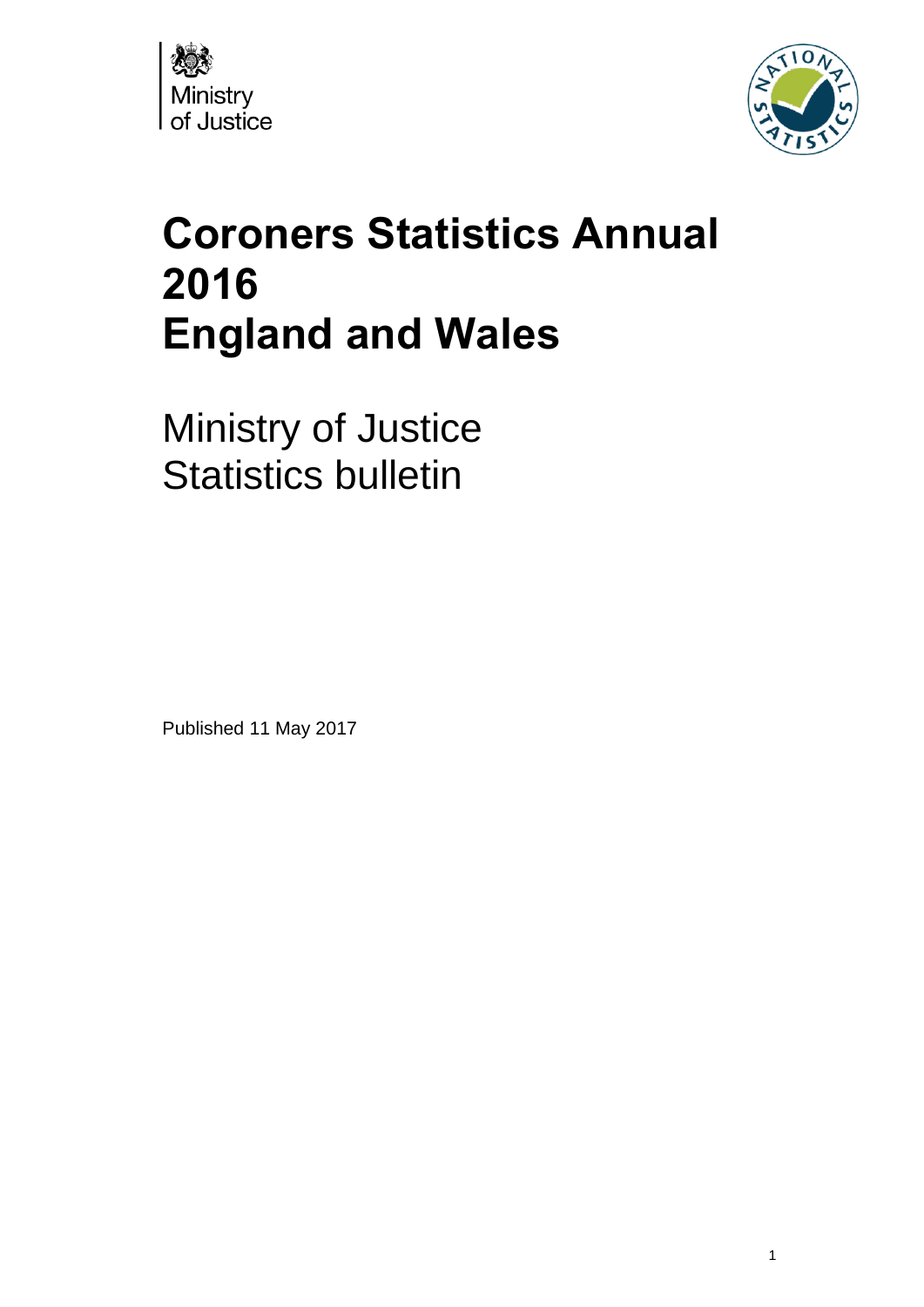# <span id="page-1-0"></span>**Contents**

<span id="page-1-1"></span>

| Contents                                                 | $\overline{2}$  |
|----------------------------------------------------------|-----------------|
| Introduction                                             | 3               |
| Key Findings                                             | $\overline{7}$  |
| 1: Deaths reported                                       | 8               |
| 2: Post-mortem examinations held and inquests opened     | 9               |
| 3: Inquests Completed                                    | 15 <sub>1</sub> |
| 4: Treasure and Treasure Trove                           | 24              |
| Annex A: Map of coroner areas in England and Wales, 2015 |                 |
| Annex B: Details of recent coroner area amalgamations    |                 |
| Annex C: Further analysis of deaths reported to coroners | 29              |
| <b>Explanatory notes</b>                                 | 32              |
| Contacts                                                 | 33              |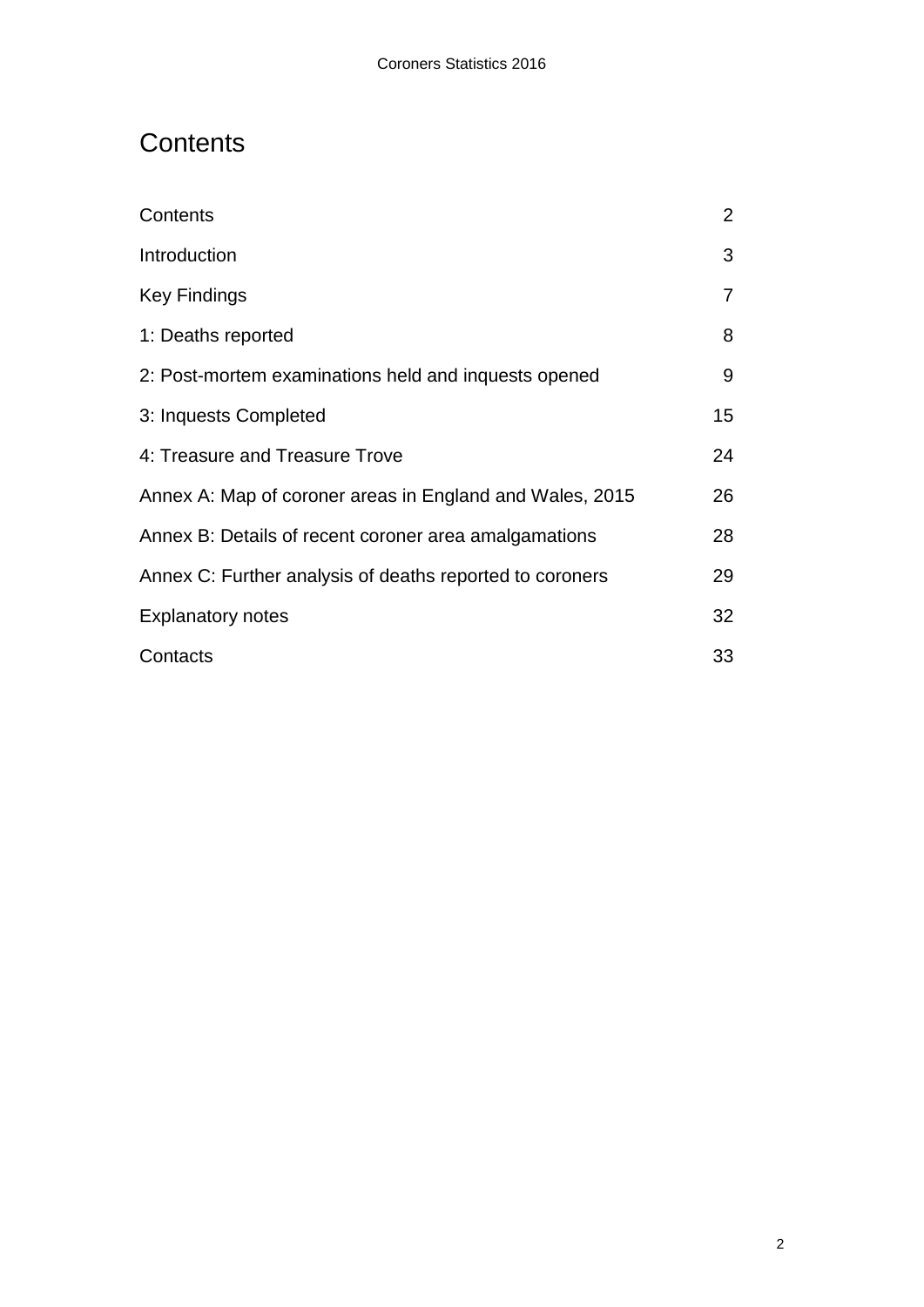# Introduction

This annual bulletin presents statistics of deaths reported to coroners in England and Wales in 2016. Information is provided on the number of deaths reported to coroners, post-mortem examinations and inquests held, and conclusions recorded at inquests. The data are collected via statistical returns completed by coroners. For previous editions of this report, please see:

[www.gov.uk/government/collections/coroners-and-burials-statistics](http://www.gov.uk/government/collections/coroners-and-burials-statistics)

This publication should be read alongside the statistical tables which accompany it, also found via the link above. There is also a supporting comma-separated values (CSV) file to allow users to carry out their own analysis.

In addition to the bulletin and tables, we have published a coroners' statistical tool (also available at the link above). The tool provides easier access to local level data and allows the user to compare up to four areas of interest, for example, it is possible to compare a coroner area with a geographical region, England or Wales.

The accompanying guide to coroner statistics provides a more detailed overview of coroners; including the functions of coroners and the chief coroner, policy background and changes, statistical revision policies, and data sources and quality. The guide also includes a glossary providing brief definitions for some of the terms used in this bulletin.

The Explanatory Notes section at the end of this bulletin provides information about statistical revisions, and the symbols and conventions used.

If you have any feedback, questions or requests for further information about the bulletin, please direct them to the appropriate contact given at the end of this report.

### **The legislation**

l

Coroner services in England and Wales are governed by Part 1 of the Coroners and Justice Act 2009 (the 2009 Act), as well as the rules and regulations made under it. The 2009 Act came into force in July 2013, largely replacing the Coroners Act 1988<sup>1</sup> (the 1988 Act).

The 2009 Act and its rules and regulations can be accessed via the links below:

[www.legislation.gov.uk/ukpga/2009/25/contents](http://www.legislation.gov.uk/ukpga/2009/25/contents)

<sup>1</sup> The Coroners Act 1988 was repealed in July 2013 with the exceptions of section 13 (application for a fresh coroner investigation or inquest) and 4A (8) (a coroner in Wales being regarded as a coroner for the whole of Wales).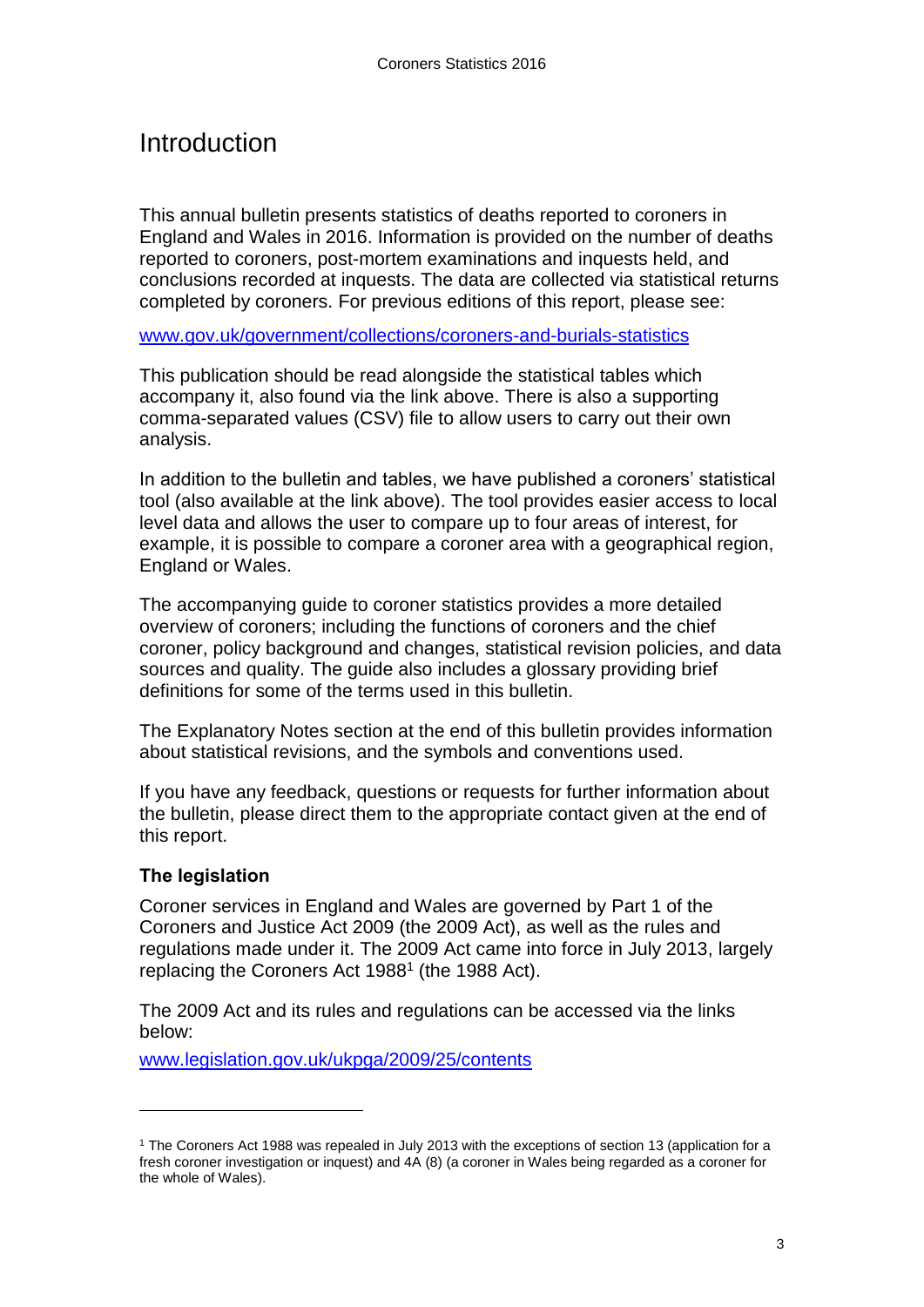#### [www.legislation.gov.uk/2013?title=coroners](http://www.legislation.gov.uk/2013?title=coroners)

#### **Related statistics**

All deaths in England and Wales must be registered with the Registrar of Births and Deaths. For those deaths where a coroner conducts an inquest, the death will be registered at the conclusion of the inquest, and the cause of death classified according to the conclusion recorded by the coroner. Statistics on registered deaths in England and Wales are published by the Office for National Statistics (ONS) in their series on mortality statistics. These can be accessed from the ONS website at:

[www.ons.gov.uk/ons/taxonomy/index.html?nscl=Mortality+Rates](http://www.ons.gov.uk/ons/taxonomy/index.html?nscl=Mortality+Rates)

The Ministry of Justice's coroner statistics differ from ONS figures because they count two different, albeit related, events. The Ministry of Justice's coroner statistics provide the number of deaths which are reported to coroners in England and Wales. These include deaths reported to coroners which occurred outside England and Wales. The ONS mortality statistics, based on death registrations, report the number of deaths registered in England and Wales in a particular year irrespective of whether a coroner has investigated the death. These do not include deaths that occurred outside England and Wales.

The proportion of deaths which are reported to coroners has been estimated using death registration figures published by ONS. Estimates for 2016 have been calculated using ONS' monthly provisional figures on death registrations, while percentages for 2015 and earlier years have been calculated using final annual death registration figures for the relevant year. Additionally, ONS counts deaths when they have been registered whilst coroners count deaths when they are reported. There can be considerable delay between the date when the death occurred and when the death is registered. Deaths reported to a coroner would not be added to the deaths register until the coroner has concluded their investigation. Therefore it is advised that caution is used when using these figures.

This publication includes figures for deaths reported to coroners which occurred in state custody. Statistics on deaths in prison custody are also published by Her Majesty's Prison and Probation Service (HMPPS), previously the National Offender Management Service (NOMS), accessible via the following link:

#### <https://www.gov.uk/government/collections/safety-in-custody-statistics>

Differences between the two sets of figures are in part due to a time lag in reporting processes. The figures for deaths in custody in this publication relate to those deaths when they have been reported to a coroner in the given year and then reported to MoJ, whereas for the HMPPS publication, deaths are recorded directly after they have occurred. HMPPS figures includes all deaths which have occurred in prison custody and those which occurred whilst the offender was released on temporary licence for medical reasons.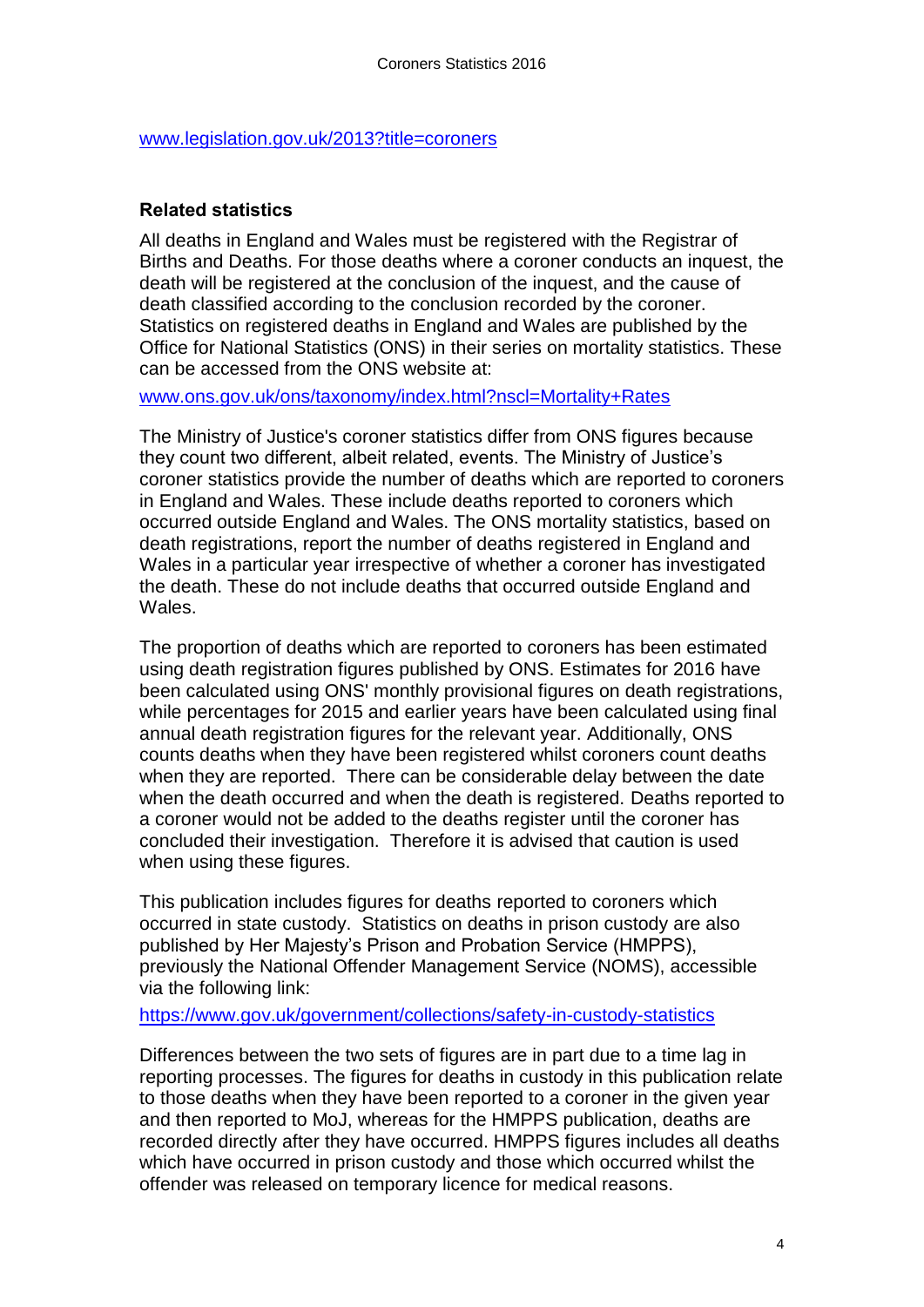This publication also includes figures on deaths reported to coroners of individuals detained under the Mental Health Act (MHA) – similar statistics are published by the Care Quality Commission (CQC)<sup>2</sup>. Differences between the two sets of figures are likely to be due to a time lag in reporting processes: coroners are required to conduct an investigation within six months of the death being reported to them whilst the CQC receives reports of all deaths of individuals detained under the MHA in a particular year. In addition, not all deaths reported to the CQC are reported to a coroner. The CQC also publishes information on the number of deprivation of liberty safeguards applications in their 'State of Care' annual report<sup>3</sup>.

This publication includes the number of deaths with a conclusion of suicide recorded at inquest - statistics on suicide deaths are also published by the ONS<sup>4</sup> . The 'ONS Suicide Statistics UK' series uses the national statistics' definition of suicide: deaths given an underlying cause of intentional self-harm or an injury/poisoning of undetermined intent. In 2016, this definition has been modified to include deaths from intentional self-harm in 10- to 14-yearold children in addition to deaths from intentional self-harm and events of undetermined intent in people aged 15 and over.

<sup>4</sup> For more on ONS Suicide please visit:

 $\overline{a}$ 

<sup>2</sup> The Care Quality Commission (CQC) annual report on Monitoring the Mental Health Act can be found here: [www.cqc.org.uk/content/monitoring-mental-health-act-report](http://www.cqc.org.uk/content/monitoring-mental-health-act-report)

<sup>&</sup>lt;sup>3</sup> The annual CQC State of Care report can be found here: [www.cqc.org.uk/content/state-of](http://www.cqc.org.uk/content/state-of-care)[care.](http://www.cqc.org.uk/content/state-of-care)

[www.ons.gov.uk/peoplepopulationandcommunity/birthsdeathsandmarriages/deaths/bulletins/s](https://www.ons.gov.uk/peoplepopulationandcommunity/birthsdeathsandmarriages/deaths/bulletins/suicidesintheunitedkingdom/previousReleases) [uicidesintheunitedkingdom/previousReleases](https://www.ons.gov.uk/peoplepopulationandcommunity/birthsdeathsandmarriages/deaths/bulletins/suicidesintheunitedkingdom/previousReleases)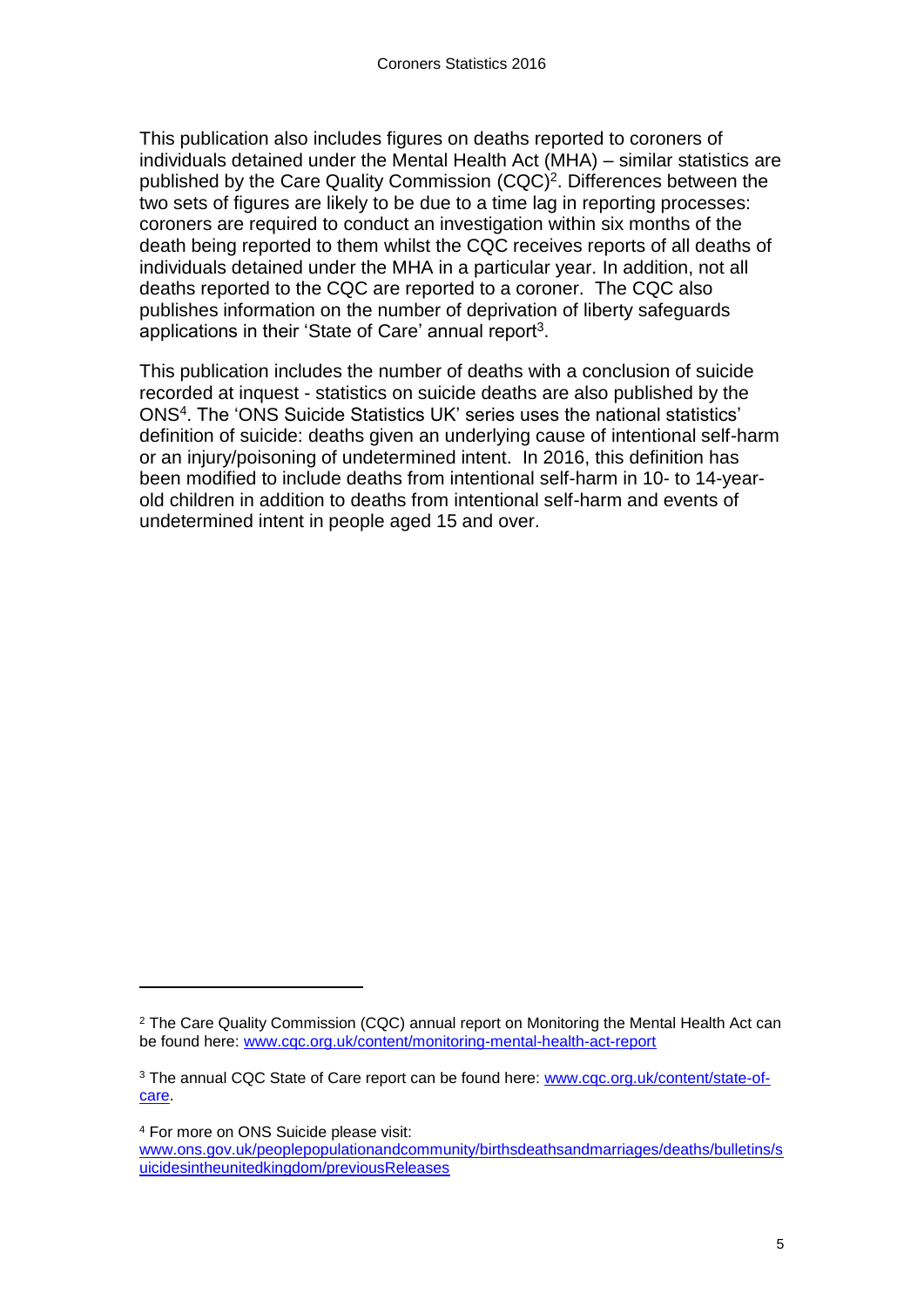### **Date of next publication**

The next edition of the annual Coroners Statistics is scheduled to be published in May 2018, covering statistics for calendar year 2017.

#### **Users of the statistics**

<span id="page-5-0"></span>The main users of these statistics are coroners and Ministers and officials in central government to assist in developing coroners' policy and its subsequent monitoring. Other users include the Chief Coroner, local authorities (who are responsible for appointing and paying coroners as well as funding their services), other central government departments, and those nongovernmental bodies, including various voluntary organisations, with an interest in coroners and inquests. The statistics are used to monitor the volume and types of cases dealt with by coroners in England and Wales each year.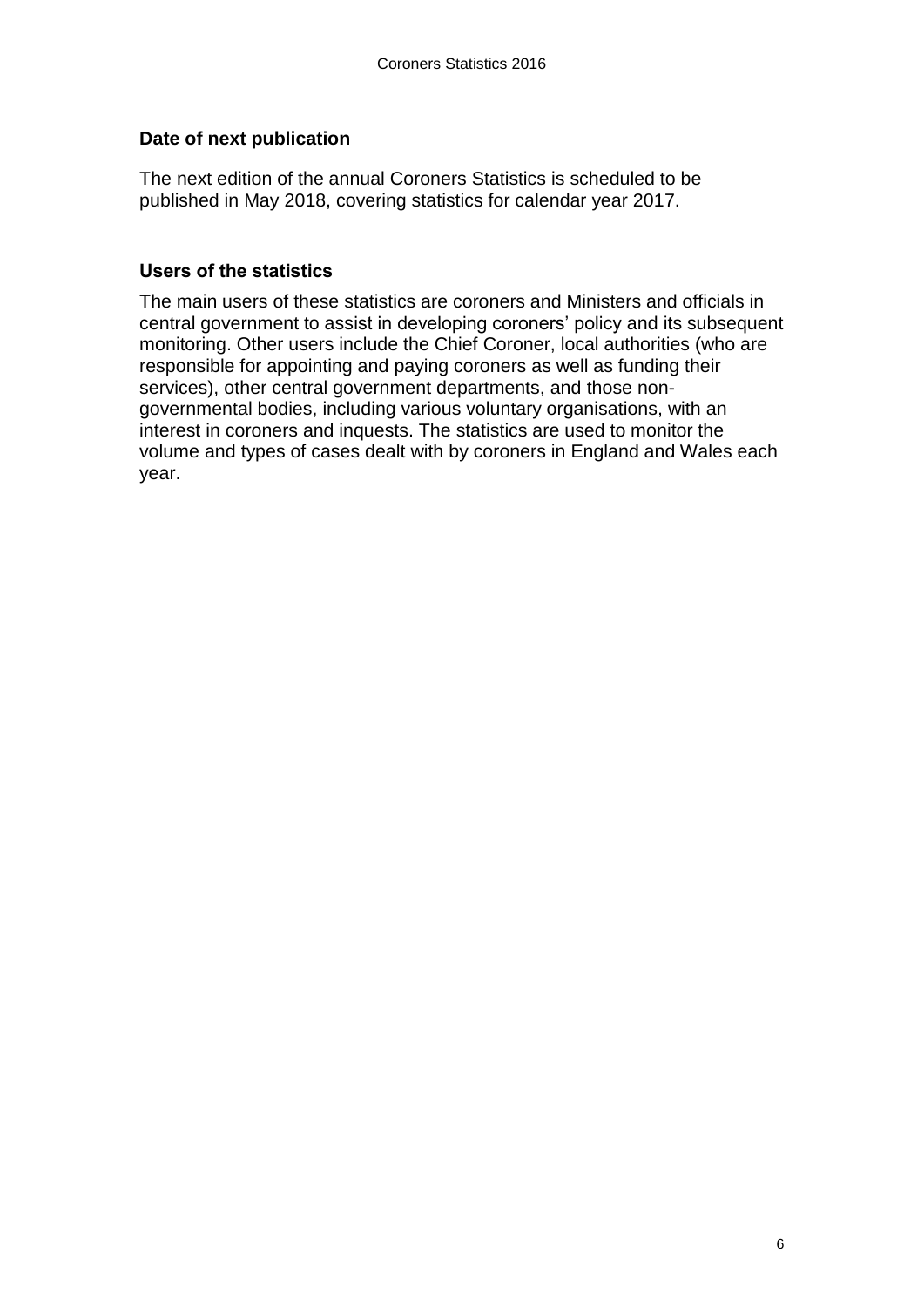# Key Findings

- 241,211 deaths were reported to coroners in 2016, the highest to date. This shows an increase of 4,805 (2%) from 2015, reflecting the increase in the number of deaths under Deprivation of Liberty Safeguard (DoLS) authorisations reported to coroners.
- $\bullet$  Just under half (46%) of all registered deaths<sup>6</sup> were reported to coroners in 2016, up one percentage point on 2015. Over the last ten years, this proportion has been generally stable, within the range of 45% to 47%.
- In 2016, there were 11,376 deaths of individuals subject to DoLS authorisations, 4,193 more than in 2015 (up 58%) reflecting the increase in the number of active DoLS over the same period.
- Deaths in state detention (excluding DoLs) increased by 19%, to 574 deaths being reported to coroners in 2016, with the largest increase seen in deaths while detained under the Mental Health Act (252 in 2016, up 34%) and deaths in prison custody (298, up 14%).
- The number of inquests opened in 2016 increased by 5,769 (up 18%) to 38,626, driven by the increase in deaths while subject to DoLS. All such cases require an inquest.
- There were 86,545 post-mortem examinations ordered by coroners in 2016, 36% of all cases reported to them. This is down two percentage points since 2015, consistent with the long-term downward trend.
- In 2016, 40,504 total inquest conclusions were recorded, up 14% on 2015, reflecting in part the rise in the number of inquests opened.
- Three of the inquest short form conclusions account for almost 68% of all conclusions recorded. These are natural causes (39%) accident and misadventure (19%) and suicide (9%). A further 12% were in the 'unclassified' inquest conclusion category.
- Inquest conclusions of natural causes were up 45% on 2015 to 15,962, driven by the majority of DoLS cases having an inquest conclusion of natural causes.
- The two inquest conclusions introduced in 2013, 'Drugs/Alcohol Related' and 'Road Traffic Collision', have both increased on 2015, up 10% to 2,503 and 16% to 900, respectively.
- <span id="page-6-0"></span>• In 2016, post-mortem examinations were conducted in 47% of inquest cases, down 9 percentage points on 2015, driven by the increase in deaths of individuals subject to DoLS authorisation.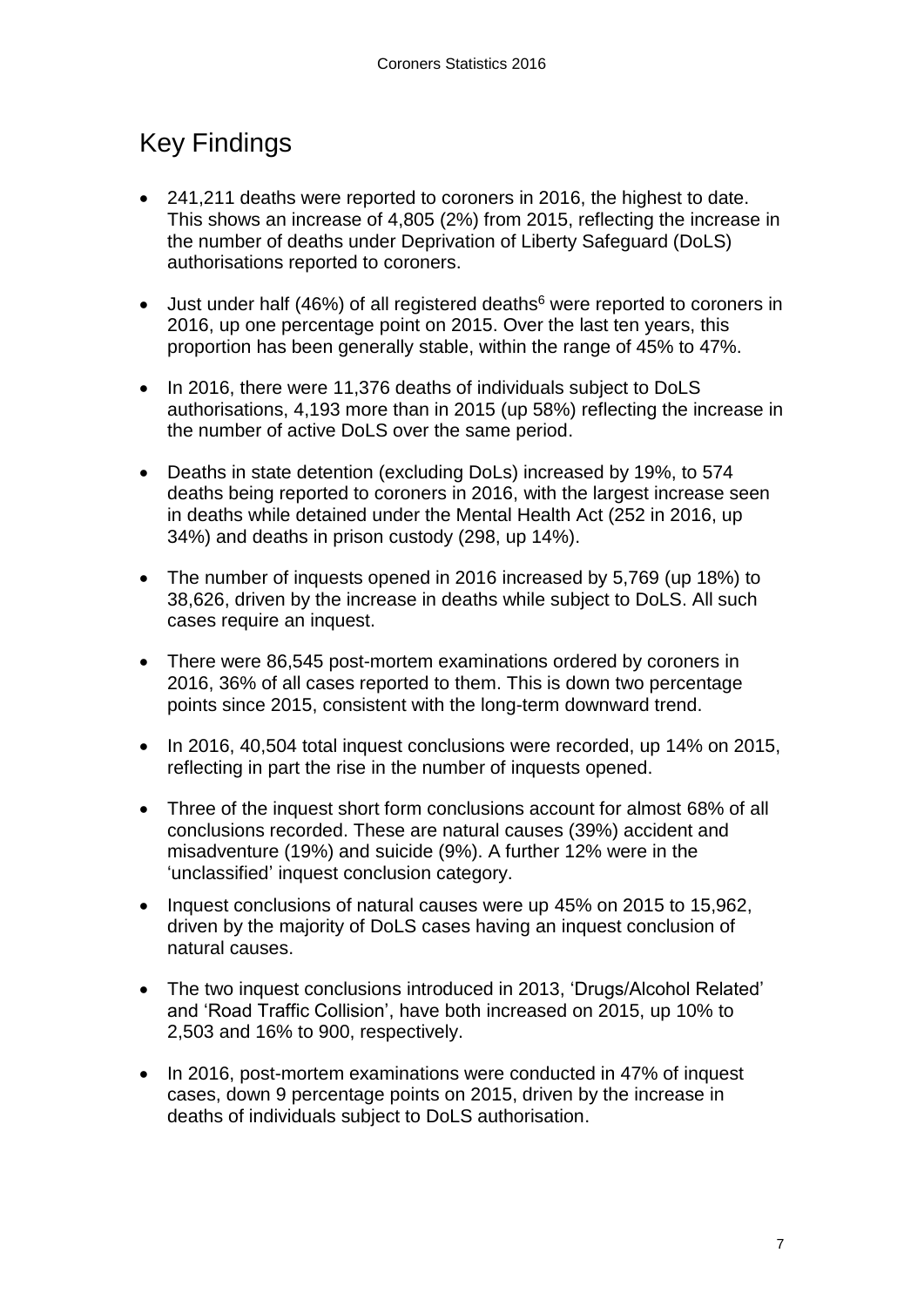# 1: Deaths reported

The number of deaths reported to coroners in 2016 rose by 4,805 (2%) to 241,211, the highest to date. In comparison, ONS registered deaths fell by 4,932 from 2015 to 2016 (down 1%)<sup>5</sup>. The proportion of registered deaths in 2016 that were reported to coroners was 46%, up one percentage point from 2015.

**Figure 1: Registered deaths and deaths reported to coroners, England and Wales, 2004-2016**



<span id="page-7-0"></span>Over the last decade, the number of registered deaths in England and Wales initially dropped from 502,599 in 2006 to a low of 484,367 in 2014. It increased to 529,655 in 2015 with the 2016 provisional figures standing at 524,723. The number of deaths reported to coroners followed a similar trend, with 230,007 deaths reported in 2006, falling to a low of 222,371 in 2011 and then rising to a high of 241,211 in 2016.

l

<sup>5</sup> Provisional figure based on ONS monthly death registration figures for 2016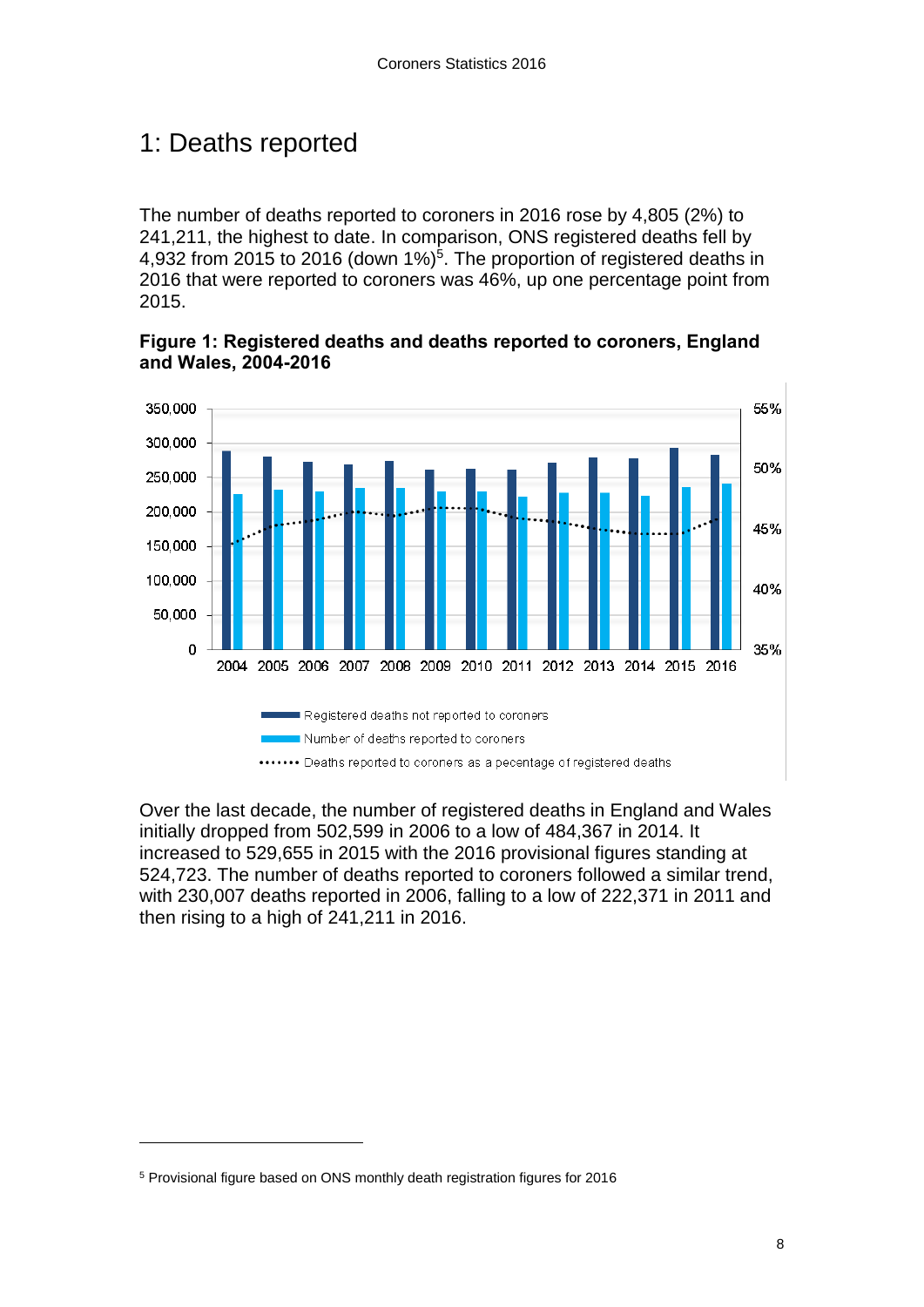# 2: Post-mortem examinations held and inquests opened

Post-mortem examinations were held for 86,545 deaths reported to coroners in 2016, down 2,661 (3%) from 2015.

Post-mortem examinations were ordered by coroners in 36% of all deaths reported to them in 2016, down two percentage points on 2015, and consistent with the existing long-term downward trend. Since 1995, the proportion of post-mortem examinations ordered has decreased by 25 percentage points, from 61% to 36% (see Table 3).

There were 38,626 inquests opened in 2016, an increase of 18% on 2015, driven by the increase in deaths of individuals subject to DoLS authorisations, as all such cases require an inquest<sup>6</sup>.

Inquest cases represented 16% of all the deaths reported to coroners in 2016, an increase of two percentage points on 2015.





l

<sup>&</sup>lt;sup>6</sup> More information on DoLS can be found in the section of the Guide to Coroners Statistics published alongside this bulletin.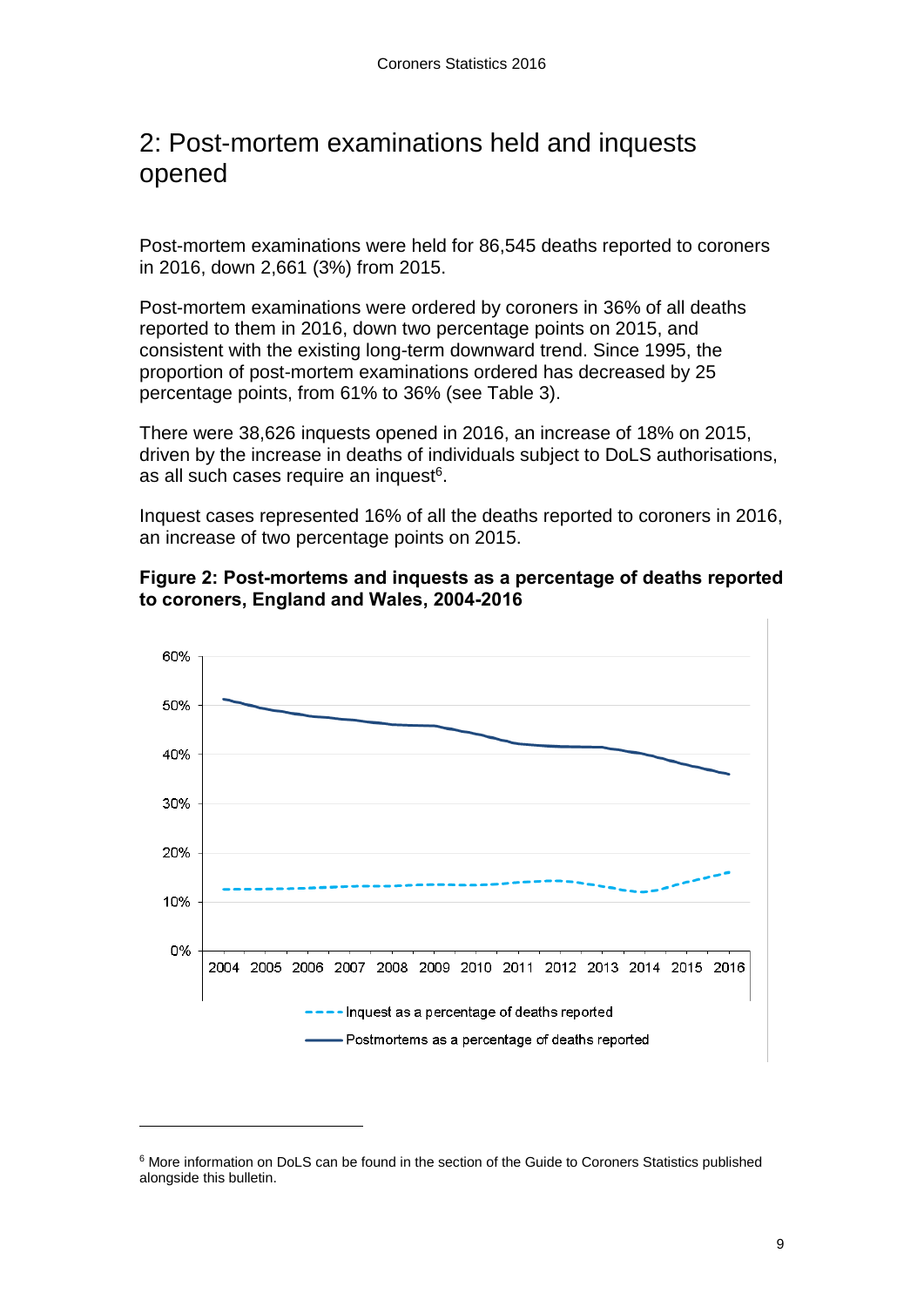### **Map 1: Post-mortems held as a proportion of deaths reported to coroners, England and Wales, 2016**



The proportion of post-mortems carried out varies from 21% in North Lincolnshire and Grimsby to 62% in Isle of Wight.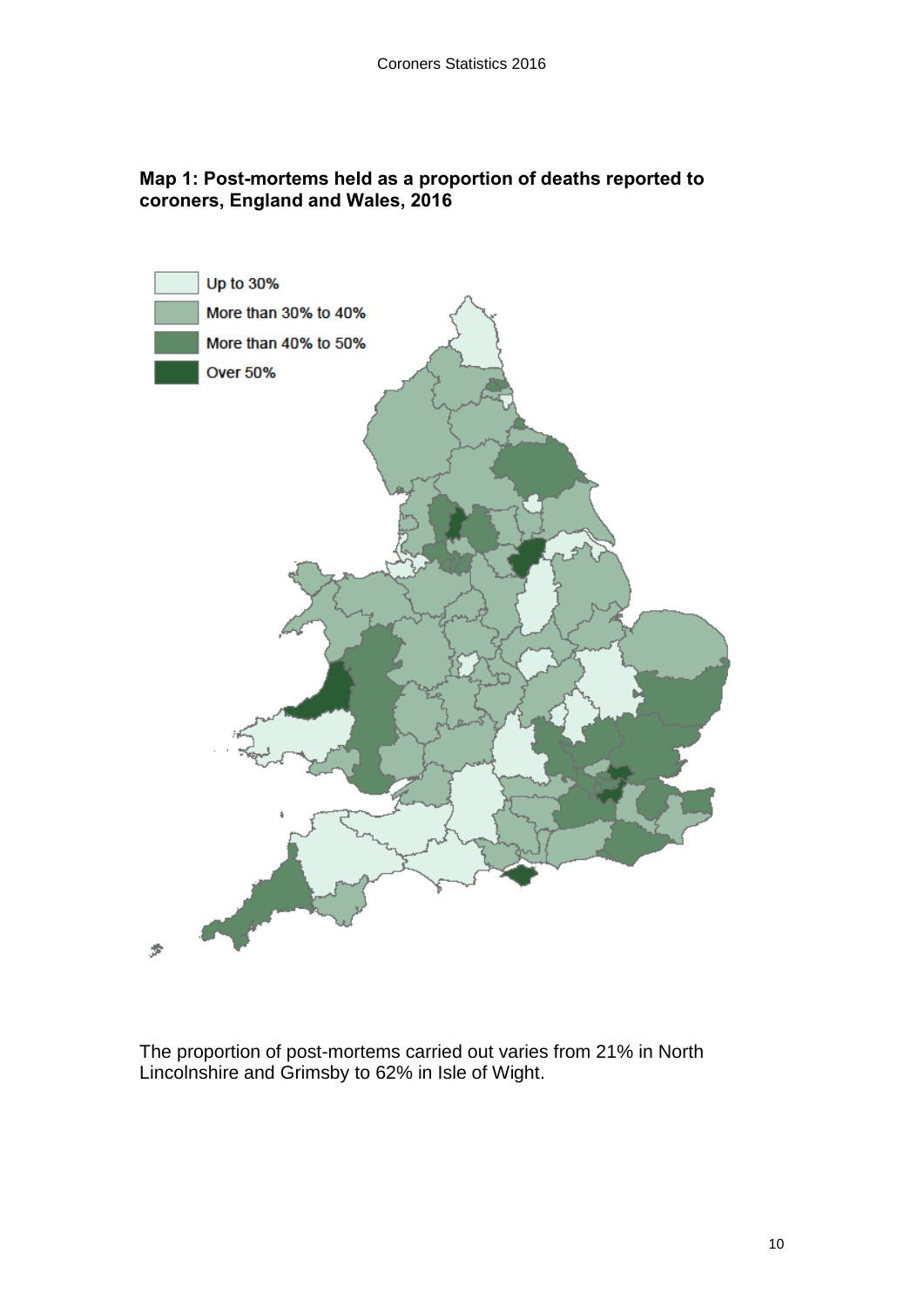#### **Map 2: Inquests opened as a proportion of deaths reported to coroners, England and Wales, 2016**



The proportion of inquests carried out varies from 8% in Stoke-on-Trent and North Staffordshire to 40% in North Tyneside.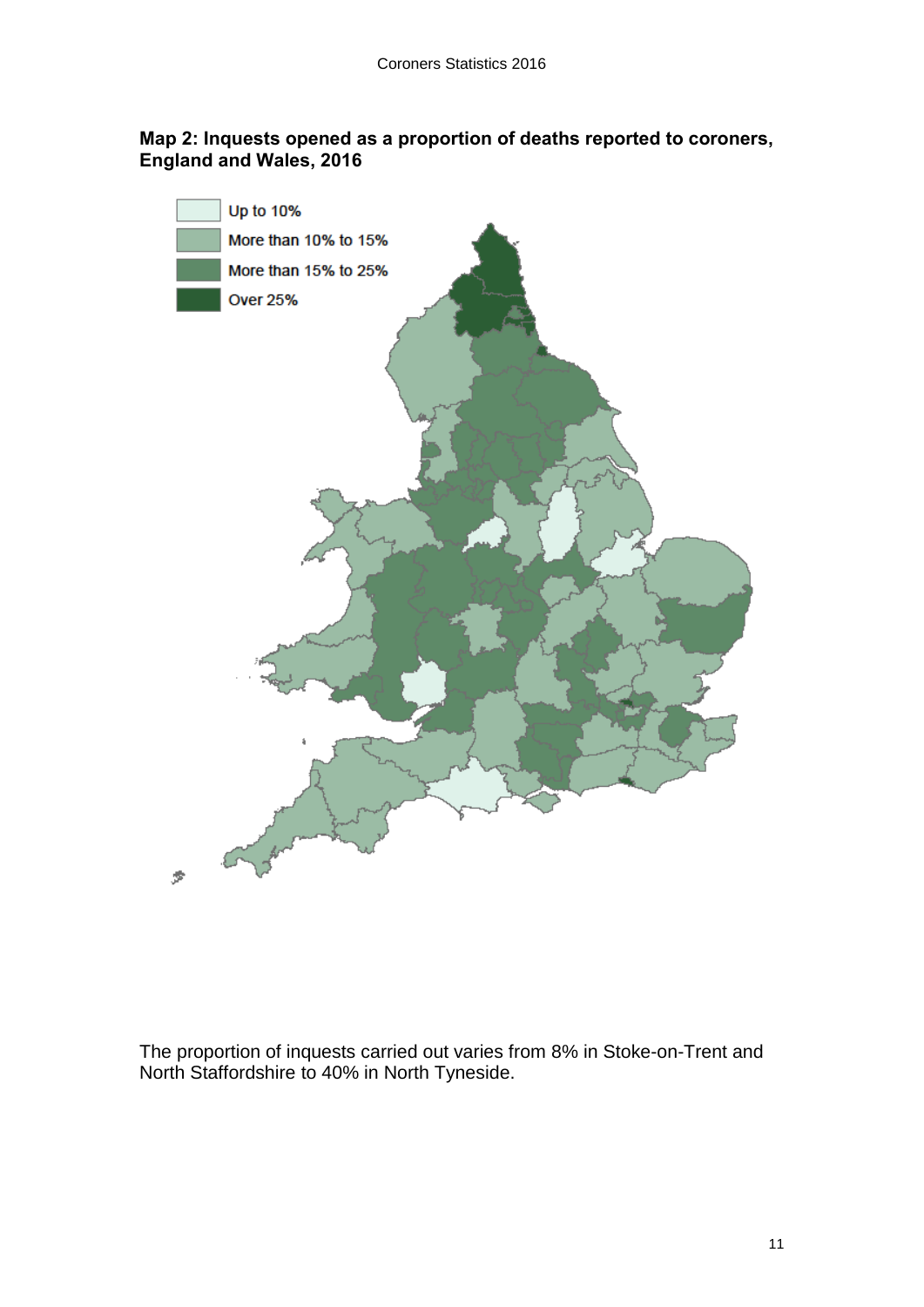#### **Post-mortem examinations in inquest cases**

When an inquest is opened, a post-mortem examination will usually be conducted. In 2016, just under half (47%) of inquest cases involved a postmortem, down 9 percentage points on 2015, driven by the increase in deaths of individuals subject to DoLS authorisation. – all such cases require an inquest, with the majority recording an inquest conclusion of natural causes; a post-mortem examination is therefore unlikely to be required to determine the cause of death and the inquest may well be a 'paper' inquest.

Historically, it was quite rare for an inquest to be opened without a postmortem; however, since 1999 this proportion had been gradually increasing, with sharp increases seen in the last two years. In 2016, 53% of all inquests had no post-mortem, compared with 44% in 2015 and 24% in 2014. This may be attributed to the provisions in the Coroners Act 2009 which came into effect in July 2013, allowing a coroner to conduct a brief investigation prior to making a decision on whether to hold a formal inquest. These are captured in the potential inquest cases below.

#### **Post-mortems in non-inquest cases**

In the majority (81%) of cases referred to coroners, there is no inquest. In 2016, there were 62,828 non-inquest cases where a post-mortem was held. The percentage of non-inquest cases that required a post-mortem has fallen from 34% in 2015 to 32% in 2016, continuing the steady downward trend seen since the beginning of the time series (56% in 1995).

#### **Post-mortems in potential inquest cases**

Prior to July 2013, cases were either categorised as 'inquest' or 'non-inquest' cases. Changes in the way coroners are able to conduct an investigation mean that there is now a third category of 'potential inquest' cases. This means that the coroner is investigating the death, but has not yet decided whether it is necessary to hold an inquest. Depending on whether or not the coroner deems it necessary to hold an inquest, these cases will all eventually end up in either the 'inquest' or 'non-inquest' category.

In 2016, there were 6,417 potential inquest cases being dealt with by coroners in England and Wales, with 85% requiring a post-mortem.

#### **Cases requiring neither an inquest nor a post-mortem**

There were 133,101 cases reported to coroners where there was neither an inquest nor a post-mortem. This type of case has generally been increasing in number over the years, from 81,701 in 1995 to 132,029 in 2015, with a 1% increase from 2015 to 2016. The proportion of cases where there was neither an inquest nor a post-mortem examination has increased from 66% in 2015 to 68% in 2016, after remaining at 66% since 2012. This continues the upward trend seen prior to 2012, from 44% in 1995 when the time series began.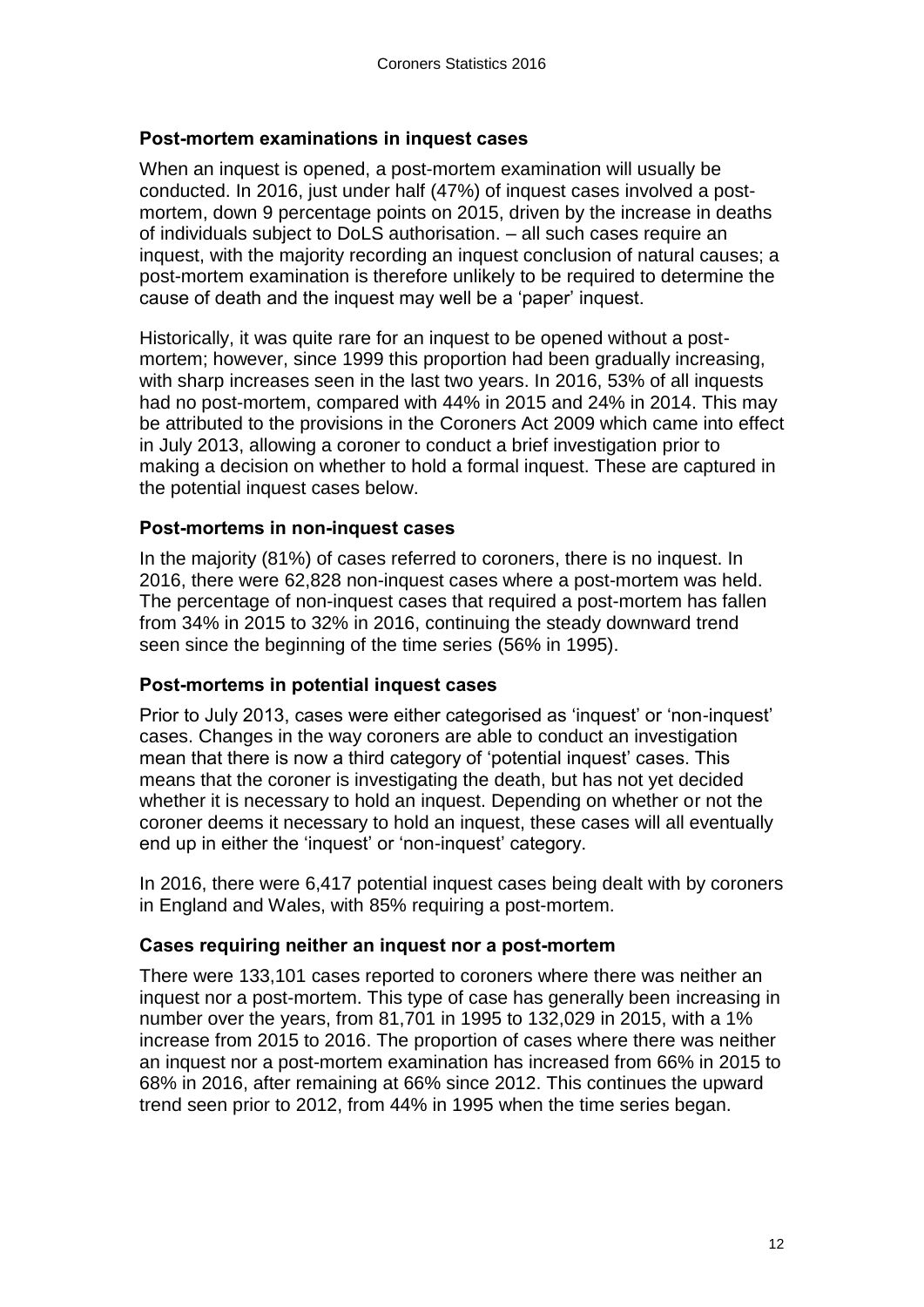#### **Post-mortem rates, histology<sup>7</sup> and toxicology<sup>8</sup>**

Post-mortem examinations can be classed as either standard or nonstandard, depending on the cost of the examination. A non-standard postmortem is charged at a higher rate than a standard post-mortem and is defined as a post-mortem which requires special skills. A non-standard postmortem could, for example, require a paediatric or specialist pathologist. In 2016, almost all (95%) of post-mortems were ordered at a standard rate - this has remained at the same level since 2011.

In 2016, 23% (19,558) of all post-mortems included histology, an increase from 21% (18,659) in 2015. Post-mortems including toxicology also increased over the same period to 16,091 (up 9%), with 19% of all post-mortems held in 2016 including toxicology. This follows the steady rising trend seen since 2011.

### **Out of England and Wales Orders**

To remove a body of a deceased person out of England and Wales, notice must be given to the coroner within whose area the body is lying. When the coroner gives permission for the removal of a body, an Out of England and Wales order is issued.

Coroners issued 5,738 Out of England and Wales orders in 2016, compared with 5,339 issued in 2015. In both years, the number of orders issued represented 2% of the total number of deaths reported to coroners – this proportion has been stable at this level since 2011 (see Table 5).

#### **Deaths abroad**

 $\overline{a}$ 

Of the 241,211 deaths reported to coroners in 2016, around 1% (1,849) were reports of deaths that had occurred outside England and Wales. This percentage has remained stable since 2011.

#### **Deaths in State Detention**

In 2016, a total of 11,950 deaths which occurred in state detention were reported to coroners<sup>9</sup>, an increase of 4,283 deaths (56%) on the previous year and representing 5% of all deaths reported to coroners.

In 2016, there were 11,376 deaths of individuals subject to DoLS<sup>10</sup> authorisations, up from 7,183 in 2015. Deaths of individuals subject to DoLS authorisations accounted for 95% of all deaths in state in detention in 2016.

<sup>&</sup>lt;sup>7</sup> Histology in the context of post-mortems is the examination of tissues under a microscope.

<sup>8</sup> Toxicology in the context of post-mortems is the study of body fluids and tissues for the detection of drugs.

<sup>&</sup>lt;sup>9</sup> This data only represents deaths in custody which were referred to a coroner and subsequently reported to MoJ in the coroner's annual return.

<sup>&</sup>lt;sup>10</sup> See the Guide to Coroners Statistics published alongside this bulletin for more information on DoLS.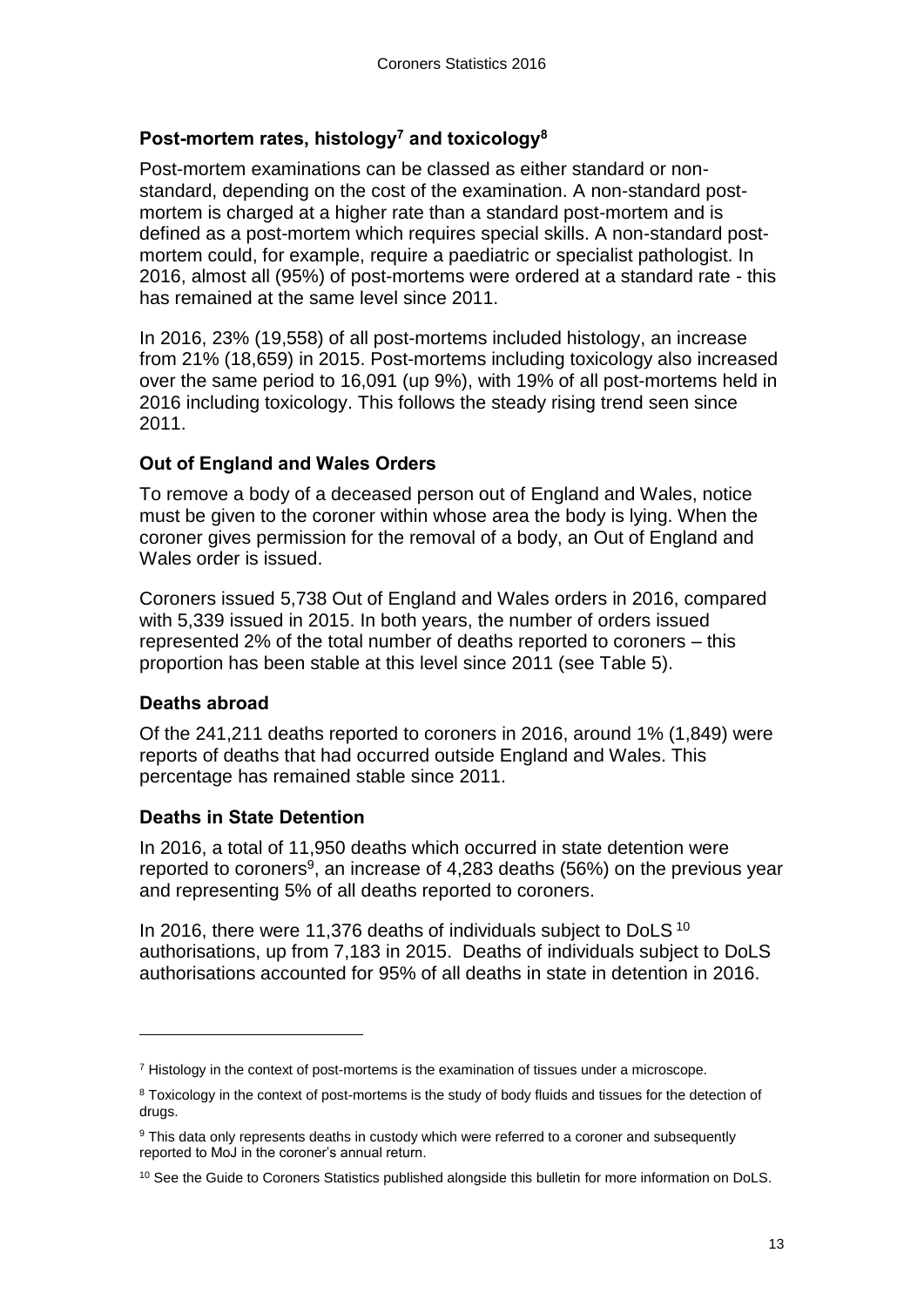Figure A below shows that the inclusion of deaths of individuals subject to DoLS authorisations within the number of deaths in state detention has distorted the long-term trend. However, the trend in deaths in state detention excluding DoLS is in line with that seen previously and within the Safety in Custody statistics quarterly bulletin (see 'Related statistics' section above).

<span id="page-13-0"></span>

**Figure 3: Number of deaths in state detention, by type of detention, 2011-2015**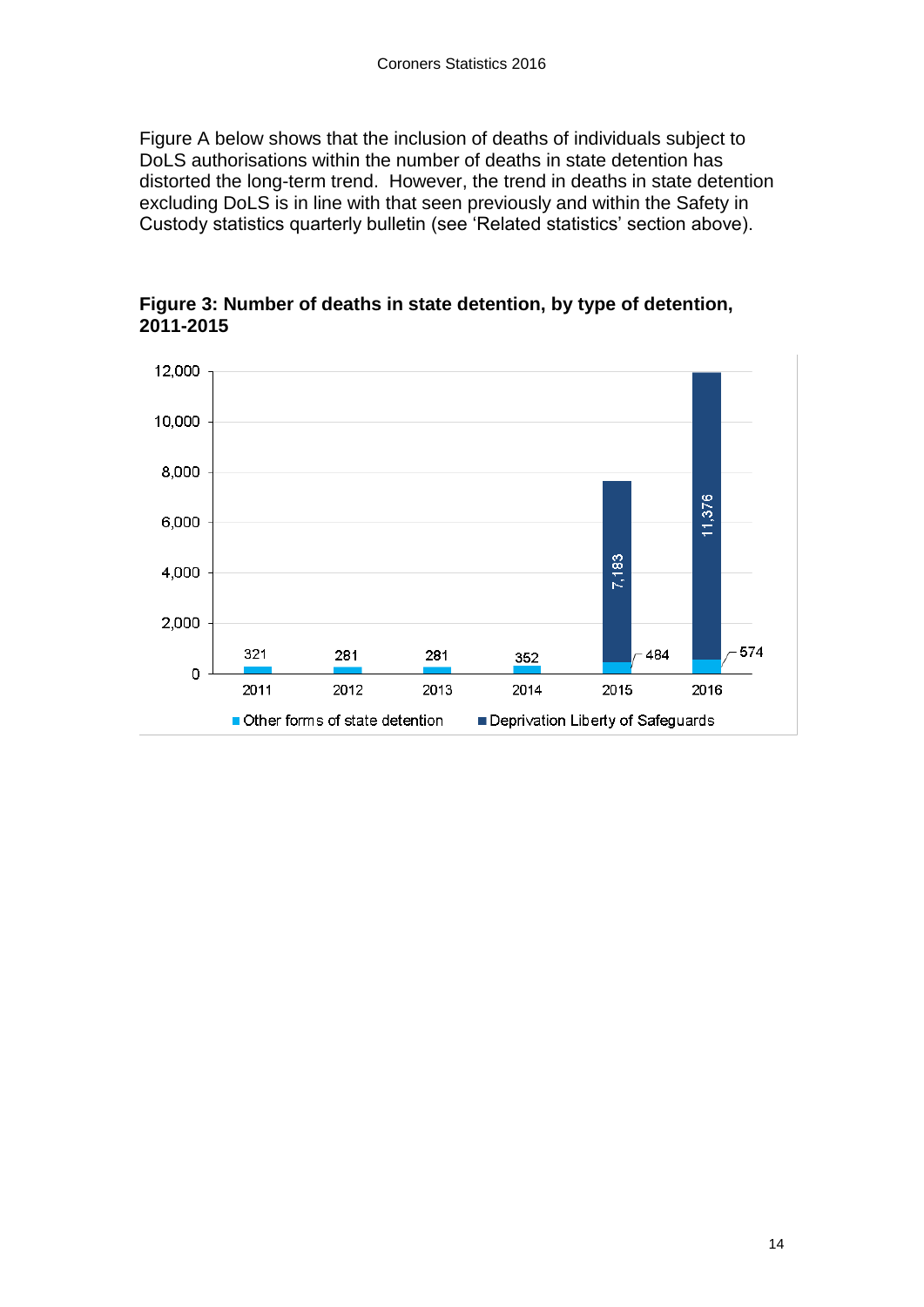# 3: Inquests Completed

There were 40,504 inquests conclusions recorded in 2016, up by 5,031 (14%) from 2015, in part reflecting the increase in the number of inquests opened. This is the highest number of inquest conclusions recorded since the series began in 1995.

As in previous years, in 2016 the most common short form conclusions (by order of frequency) were death from natural causes (15,962 or 39%) and death by accident or misadventure (7,692 or 19%) and suicide (3,789 or 9%). Unclassified conclusions (which include narrative verdicts) made up 12% (5,030) of all inquest conclusions in 2016.



### **Figure 4: Number of conclusions recorded at inquests, England and Wales, 2004-2016**

\*Killed unlawfully, Killed lawfully, Attempted or self-induced abortion, Cause of death aggravated by lack of care, or self-neglect, Want of attention at birth, Stillborn, Disasters, Open, Industrial Diseases, Drugs/Alcohol Related<sup>11</sup>, Road traffic collision

The recent (2015 and 2016) increases seen in natural causes, are driven by deaths of individuals subject to DoLS authorisations, where the majority (94%) had an inquest conclusion of natural causes. Historically, natural cause conclusions had been gradually increasing to a peak of 8,881 in 2013, and as

 $\overline{a}$ 

<sup>11</sup> For years 2004-2013, this includes the previously used conclusions "Dependence on Drugs" and "Non-dependence on Drugs"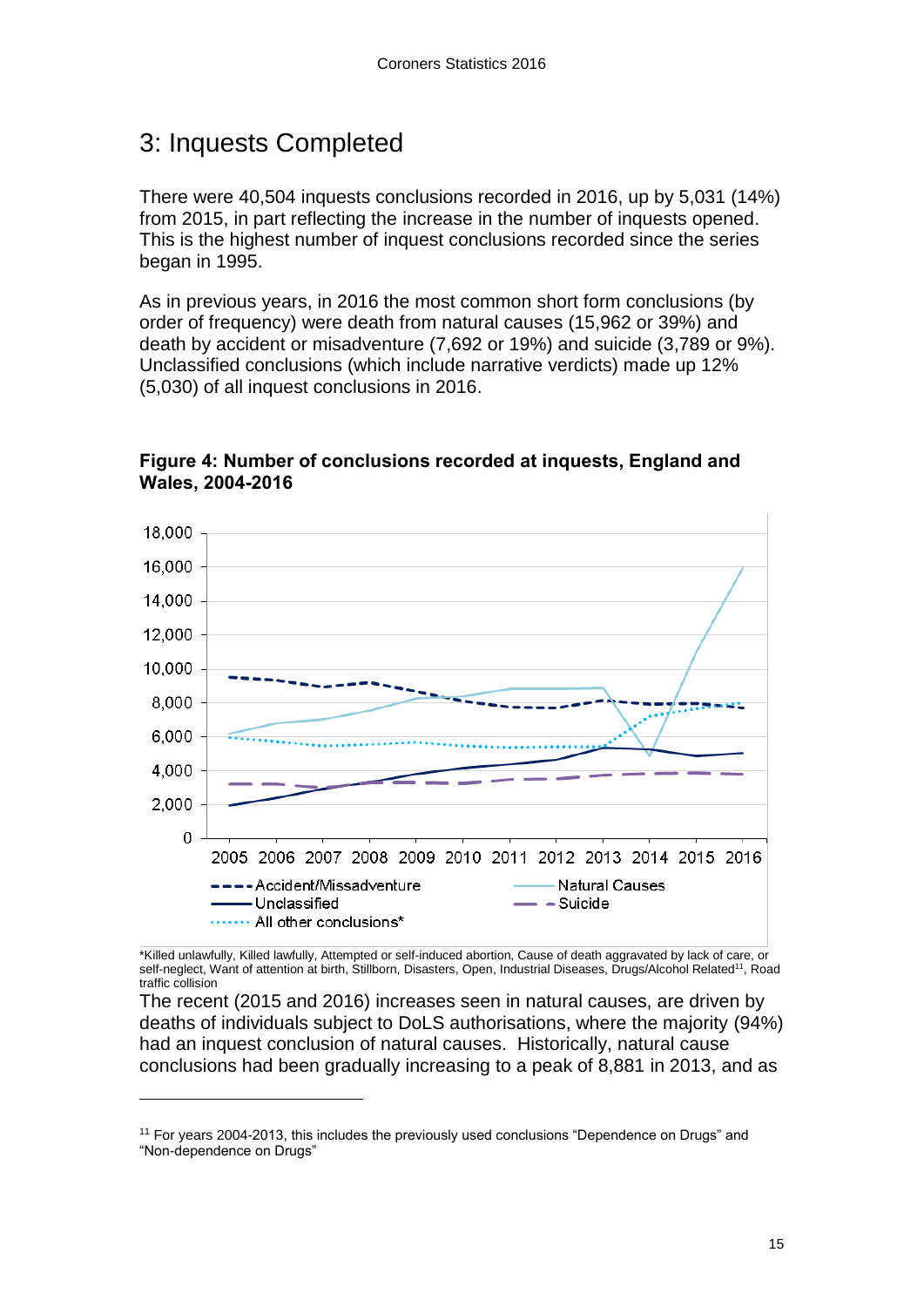a proportion, accounted for 25-30% of all inquest conclusions (between 2006 and 2013). In 2014 it almost halved (down 45%), to 4,873 (17% of all inquest conclusions). This was driven by the Coroners Act 2009 coming into force in July 2013 which meant coroners could issue death certificate without an inquest if the death was from natural causes.

Figure 5 below shows the time series of natural cause inquest conclusions when including or excluding DoLs. In total, natural conclusions made up 31% and 39% of all inquest conclusions in 2015 and 2016. However, when excluding the DoLs cases, natural causes only made up 12% and 13% of all inquest conclusions respectively, suggesting the continued impact of the Coroner Act 2009 reforms.





In 2016, the number of unclassified conclusions increased by 160 cases (up 3%) to 5,030, continuing the long term increasing trend seen from 2000 to 2013 and showing a reversal of the decreases seen in 2014 and 2015 in this category.

The rise in unclassified conclusions seen until 2014 is partly due to the increasing use of what are known as 'narrative conclusions' by some coroners. In these cases, the conclusion is recorded as unclassified. As well as narrative conclusions, this category includes short non-standard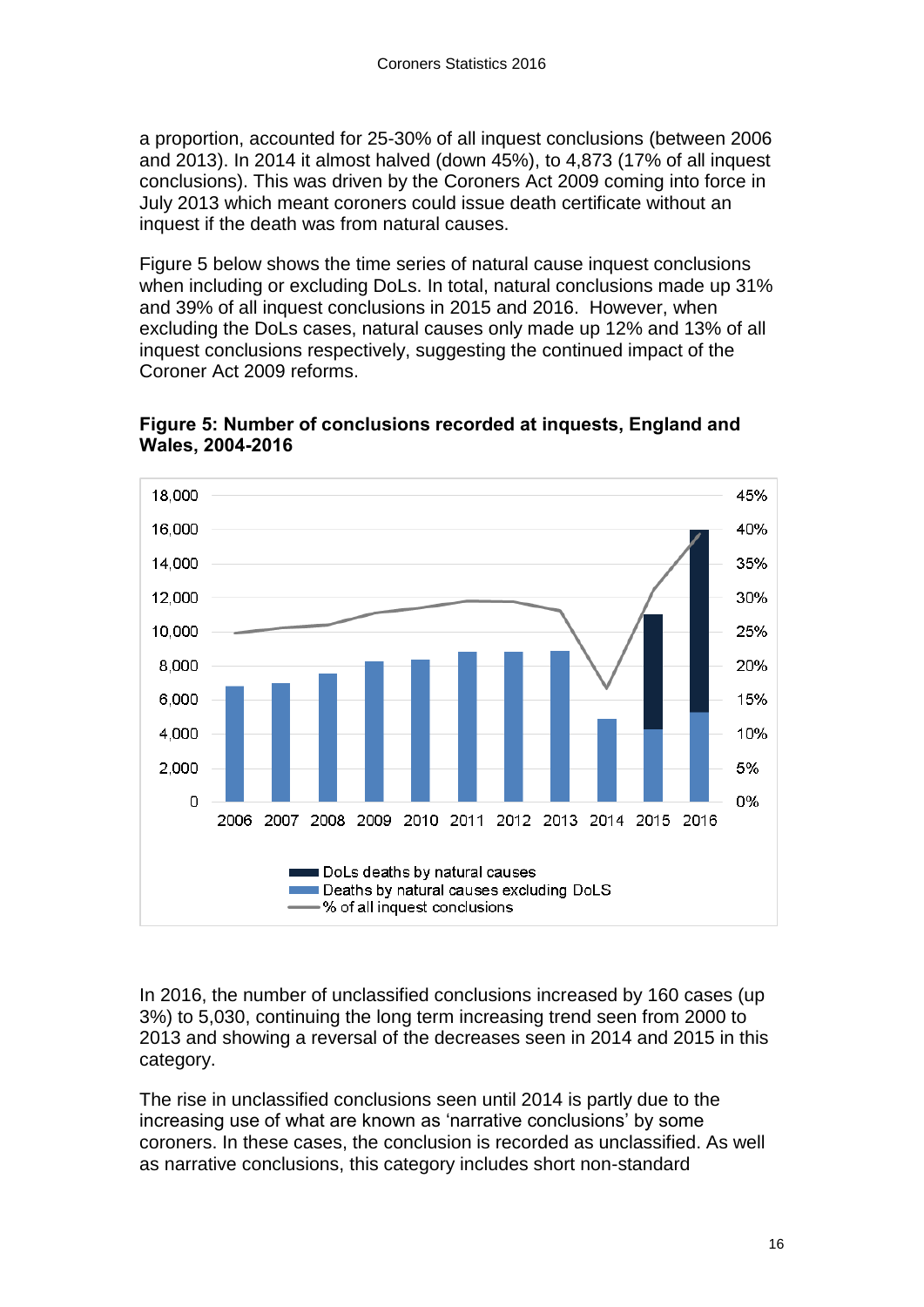conclusions which a coroner or jury might return when the circumstances do not easily fit any of the standard conclusions<sup>12</sup>.

For the remaining conclusion types, drugs and alcohol related cases increased by 236 cases (up 10%) to 2,503 and road traffic collisions by 121 cases (up 16%) to 900. These two categories were added as short form conclusions in Coroner Statistics 2014, resulting in the large increase seen in figure 4, for the 'all other conclusion' group.

Open conclusions have been decreasing over the same period, particularly over the last few years - they accounted for 4% in 2016 compared with 9% in 2006.

Figure 6 shows the proportion changes in inquest conclusions between 2015 and 2016. The natural cause inquest conclusion has had the largest shift, increasing its share by 8 percentage points compared to 2015. Both suicide and accident and misadventure inquest conclusions showed slight decreases when compared to 2015, down 2 and 3 percentage points respectively.

l

<sup>&</sup>lt;sup>12</sup> An analysis on unclassified conclusions can be found in the Coroners Statistics 2012 publication (Annex A), available at: [www.gov.uk/government/publications/coroners-statistics](http://www.gov.uk/government/publications/coroners-statistics)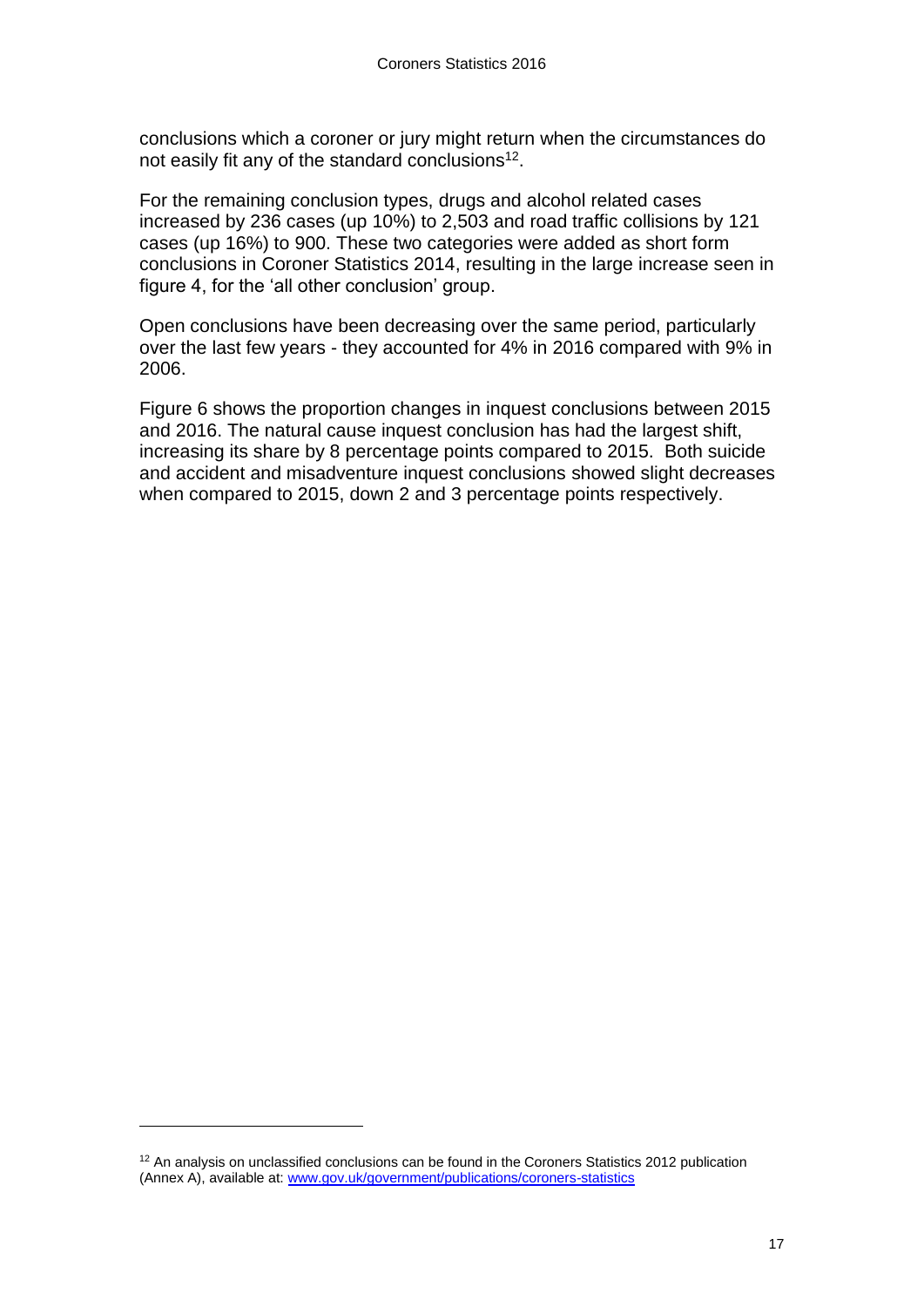

### **Figure 6: Conclusions recorded at inquest, by category and as a proportion of all conclusions, England and Wales, 2015 and 2016 13 14**

l

<sup>&</sup>lt;sup>13</sup> Figures may not equal 100% due to rounding.

<sup>14</sup> All other conclusions (including Killed unlawfully, Killed lawfully, Attempted or self-induced abortion, Cause of death aggravated by lack of care, or self-neglect, Stillborn) were not included in the chart as they represented less than 1% of the short-form conclusions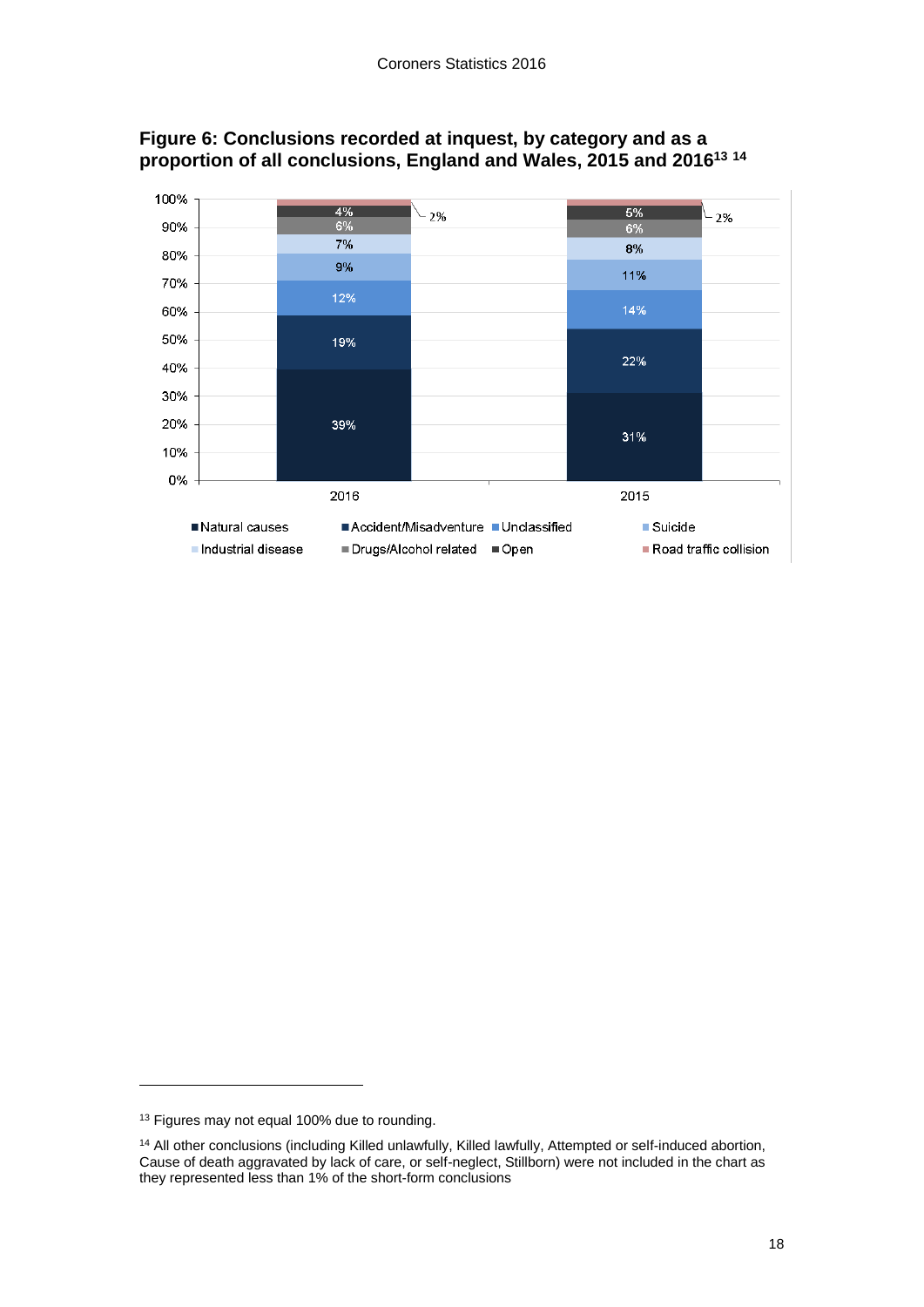#### **Map 3: Suicide conclusions as a proportion of all inquest conclusions, England and Wales, 2016**



The proportion of conclusions recorded as suicide varies from 1% in Portsmouth and South East Hampshire and Gateshead and South Tyneside to 25% in East Sussex.

#### **Differences in conclusions recorded by gender**

The pattern of conclusions recorded differs between males and females. Male deaths accounted for 57% of all conclusions recorded in 2016, however they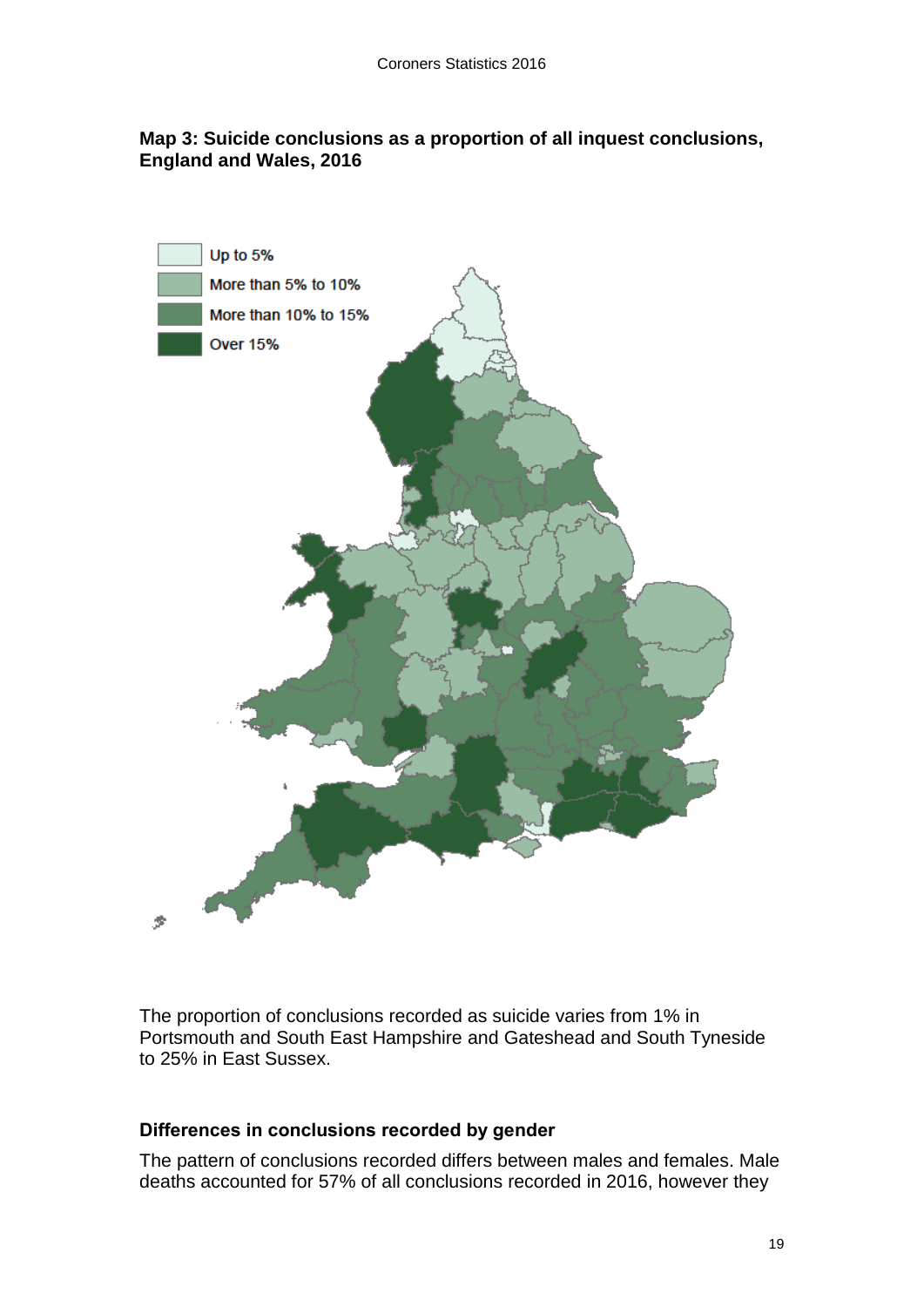accounted for 54% of deaths reported; this suggests that males are more likely to die in circumstances that lead to an inquest. Female deaths accounted for 43% of all conclusions recorded in 2016 (and 46% of all deaths reported).

Figure 6 shows the variation in the gender proportions, depending on the type on inquest conclusion. Industrial disease had the highest proportion of males, at 92% and natural causes had the highest proportion of females, with 59%.





\*Killed unlawfully, Killed lawfully, Attempted or self-induced abortion, Stillborn, Neglect, Want of Attention at Birth, and Disaster

### **Age of deceased in inquests where a conclusion was recorded**

Since 2008, coroners have been asked to provide information (in summary form) on the ages of persons in inquest cases where a conclusion was recorded. Of the inquests completed in 2016, 66% related to persons who were aged 65 years or over at time of death compared with 5% related to persons under 25 years of age (see Table 8). Although an age breakdown of registered deaths in England and Wales in 2016 is not yet available, ONS figures for 2015 show that 85% of registered deaths in England and Wales were persons aged 65 or over, with only 1% aged under 25 years old.

The profile of the age of deceased at inquests has changed slightly from 2015 to 2016. The percentage of inquests completed relating to persons aged 65 or over has increased from 61% to 66%, while the percentage of those between 25 and 65 years has fallen from 34% to 30%. This may be due to the increase in the number of deaths of individuals subject to DoLS authorisations, all of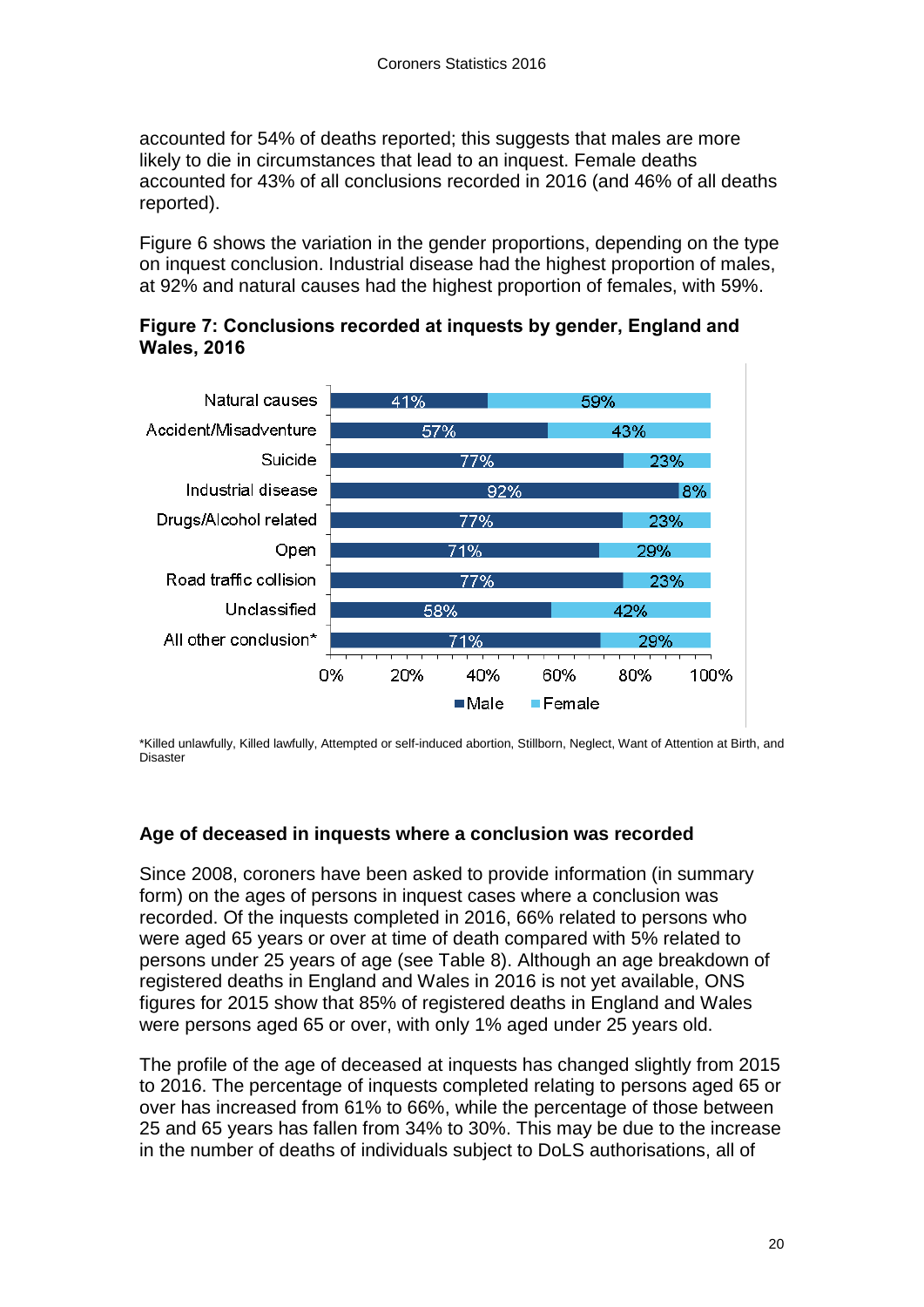which require an inquest and may predominantly relate to the older population.



### **Figure 8: Age of deceased in inquests where a conclusion was recorded, England and Wales, 2016 15**

### **Inquests with juries and adjourned inquests**

l

There were 576 inquests held with juries in 2016 (representing 1% of all inquests), an increase of 119 compared to 2015.

The number of inquests held with juries showed a downward trend until 2013, but it has increased year on year since 2014 to the highest level since 2003. This mirrors the upward trend in the number of inquests held and the more recent upward trend in deaths in state detention. The proportion of inquests held with juries has however remained stable at between 1% and 2% over the last eleven years (see Table 9).

In 2016, 753 inquests were adjourned (and not resumed) by the coroner under Schedule 1<sup>16</sup> of the Coroners and Justice Act 2009 because criminal proceedings took place. This represents 2% of all inquests concluded, the same proportion as 2013 to 2015, and slightly less than in earlier years around 3% since 2006.

<sup>&</sup>lt;sup>15</sup> The 'age not known' category has been excluded from the chart due to small numbers (less than 0.5%). Totals may not add up to 100% due to rounding.

<sup>&</sup>lt;sup>16</sup> Schedule 1 of the Coroners and Justice Act 2009 states that the coroner should adjourn an inquest in the event that criminal proceedings may or will take place.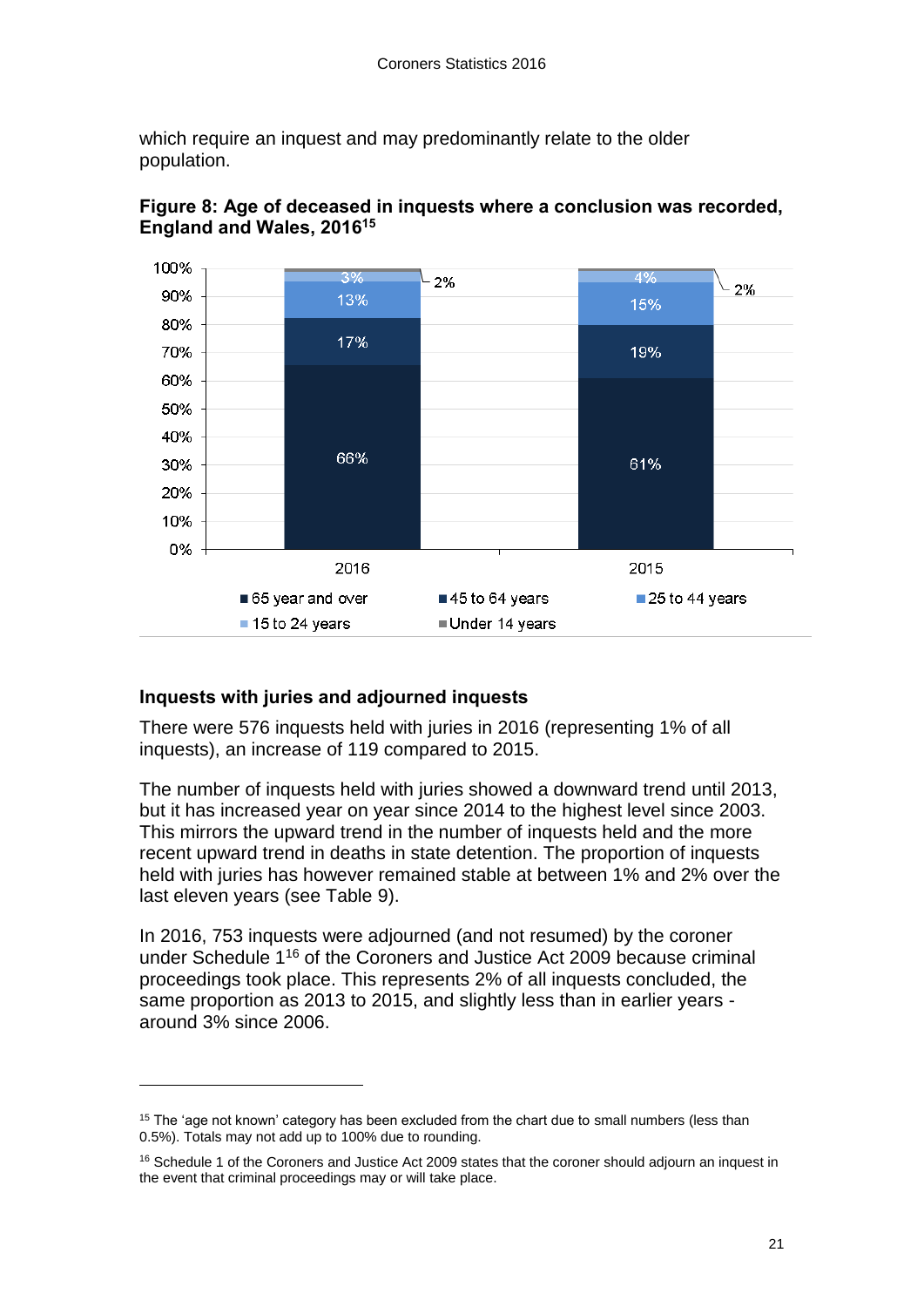#### **Time taken to process an inquest**

The estimated<sup>17</sup> average time taken to process an inquest in 2016 (defined as being from the date the death was reported until the conclusion of the inquest) was 18 weeks (see Table 13)<sup>18</sup>, a reduction of two week compared to 2015. This can largely be attributed to DoLS where, in accordance with the Chief Coroner's guidance, in uncontroversial cases, an inquest can be a 'paper inquest', i.e. decided in open court but on papers without the needs for witnesses or a post-mortem.

The time taken to process an inquest varies by coroner area - the maximum average time taken to process an inquest in 2016 was 40 weeks, and the minimum average time was 5 weeks. The large range of average time (35 weeks – based on 5 and 40 weeks) could be due to the fact that coroners' caseloads can vary greatly and a direct comparison between coroner areas is therefore not advised.

More information about how the average time taken has been estimated can be found in the [explanatory notes](#page-30-0) section of this report.

l

<sup>&</sup>lt;sup>17</sup> A direct average of the time taken to process an inquest cannot be calculated from the summary data collected; an estimate has been made instead. Please see th[e explanatory](#page-30-0) notes section of this report for more information.

<sup>&</sup>lt;sup>18</sup> Only deaths occurring within England and Wales are included in this estimation.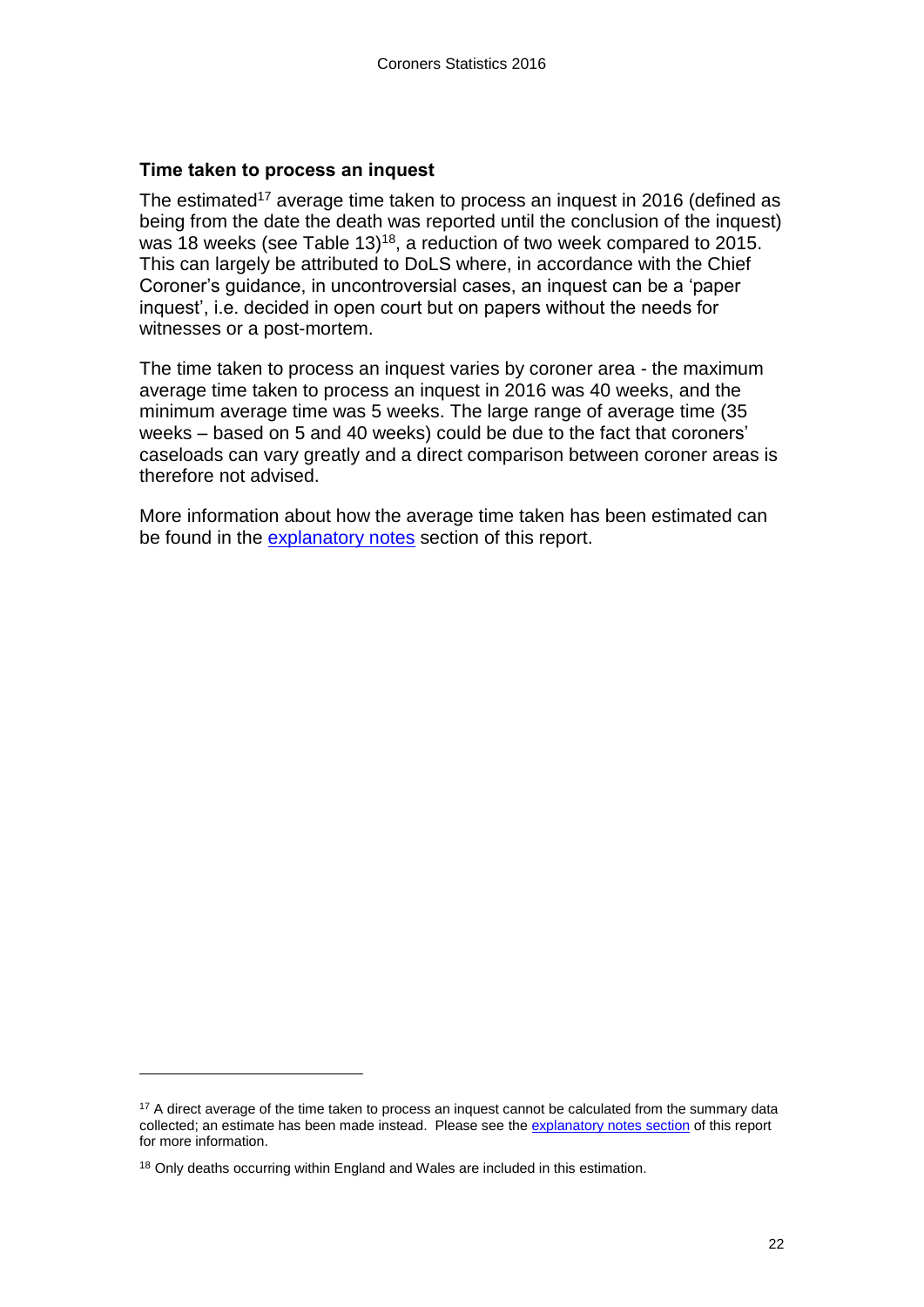#### **Map 4: Estimated average time taken to process inquests, England and Wales, 2016**



<span id="page-22-0"></span>The average time taken to process an inquest varies from 5 weeks in Hartlepool to 40 weeks in Isle of Wight.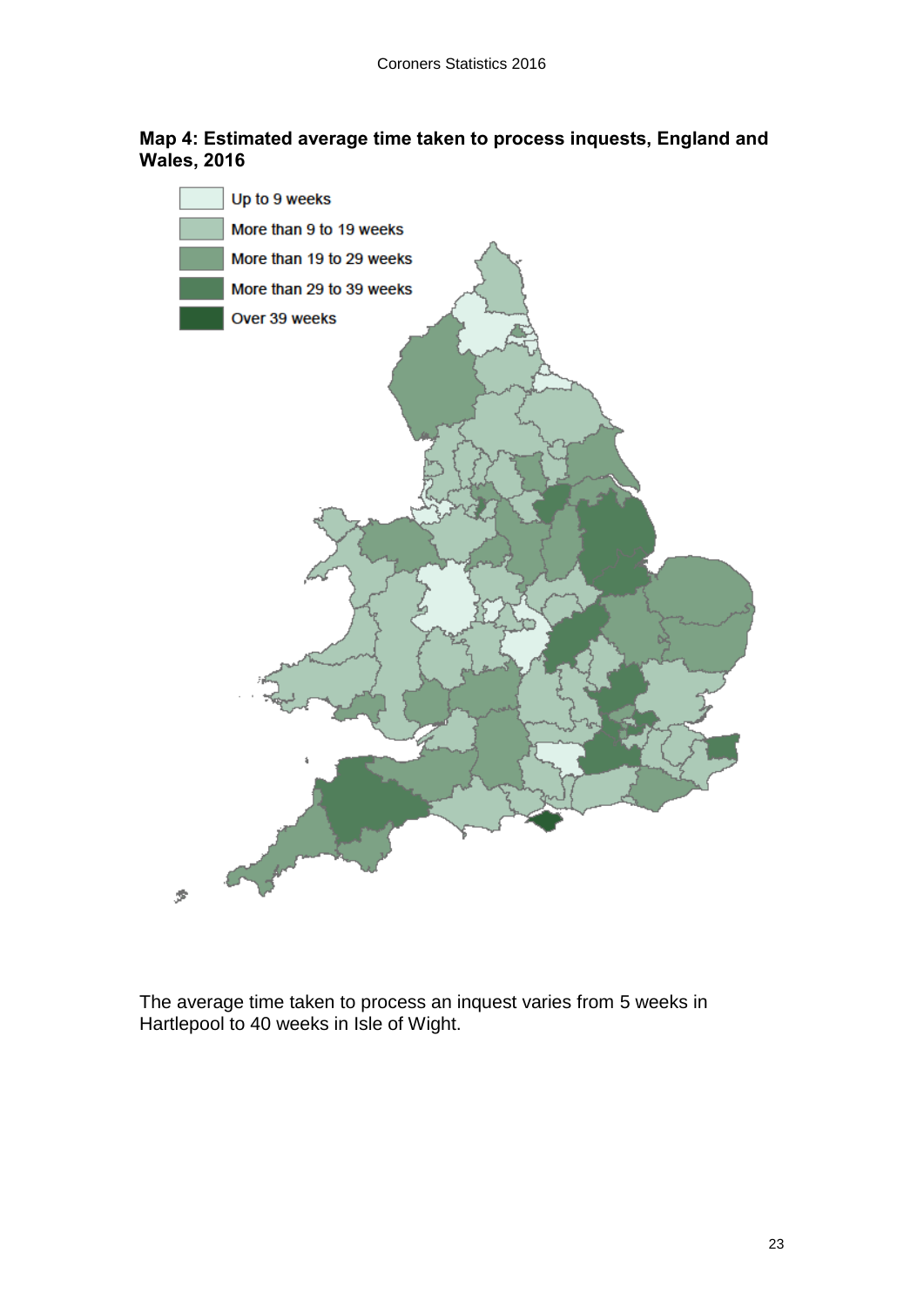# 4: Treasure and Treasure Trove

On 24 September 1997, the Treasure Act 1996 came into force and replaced the common law of Treasure Trove in England and Wales. The 1996 Act introduced new requirements for reporting and dealing with finds. Not all finds need be the subject of an inquest. For more information please see: [www.legislation.gov.uk/ukpga/1996/24/contents](http://www.legislation.gov.uk/ukpga/1996/24/contents)

In 2016, 804 finds were reported and 341 inquests were concluded. In addition, there were two inquests held into Treasure Trove in 2016 (relating to finds made before the current Act came into force), and it is likely that a few such inquests will continue to be held from time to time.

The number of finds reported was steadily increasing over the last ten years but decreased slightly to 804 in 2016 from the peak of 810 in 2015 (down 1%). Of those 341 inquests concluded in 2016, 96% (326) returned a verdict of treasure, the same proportion as in 2015.

An annual report on the operation of the Treasure Act 1996 is published by the Department for Culture, Media and Sport. For more information please see:





### **Figure 9: Finds reported to coroners, treasure inquests held under the Treasure Act, and proportion of treasure verdicts returned, 2004-2016 19**

l

<sup>19</sup> This chart does not include reported findings under "Treasure Trove"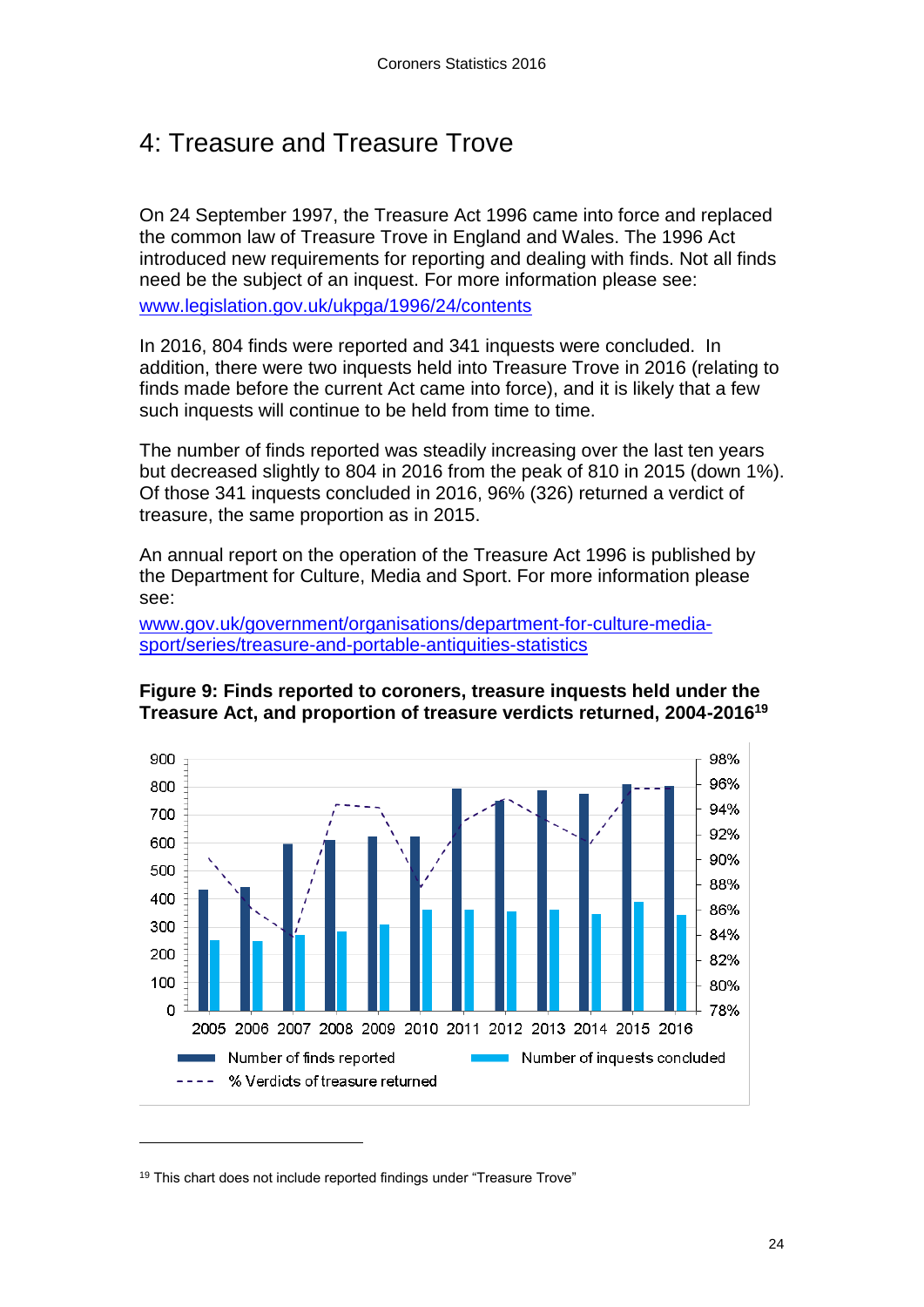



<span id="page-24-0"></span>Thirty coroner areas had no treasure finds reported to them. Suffolk had the highest number of treasure finds at 77.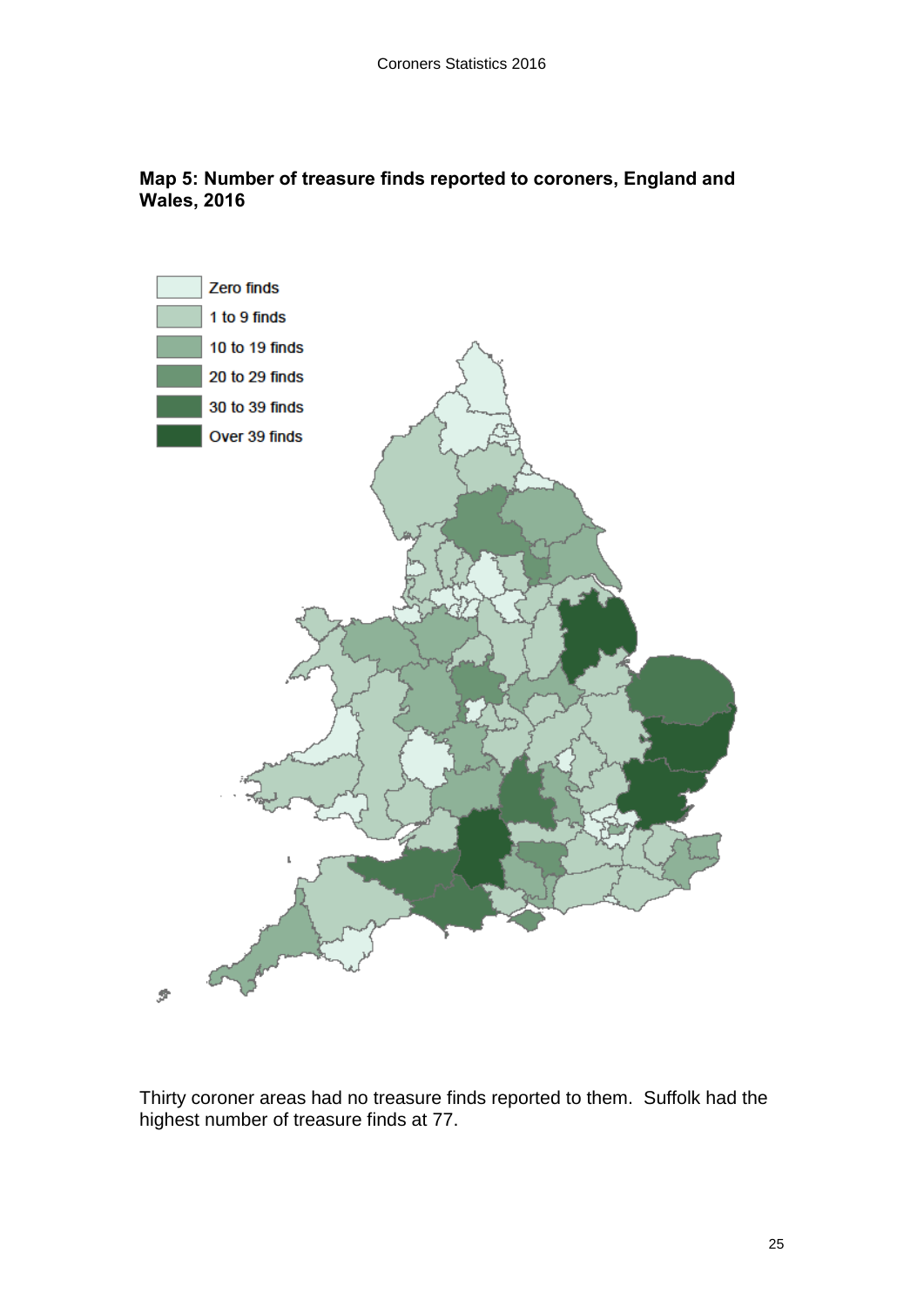Annex A: Map of coroner areas in England and Wales, 2016

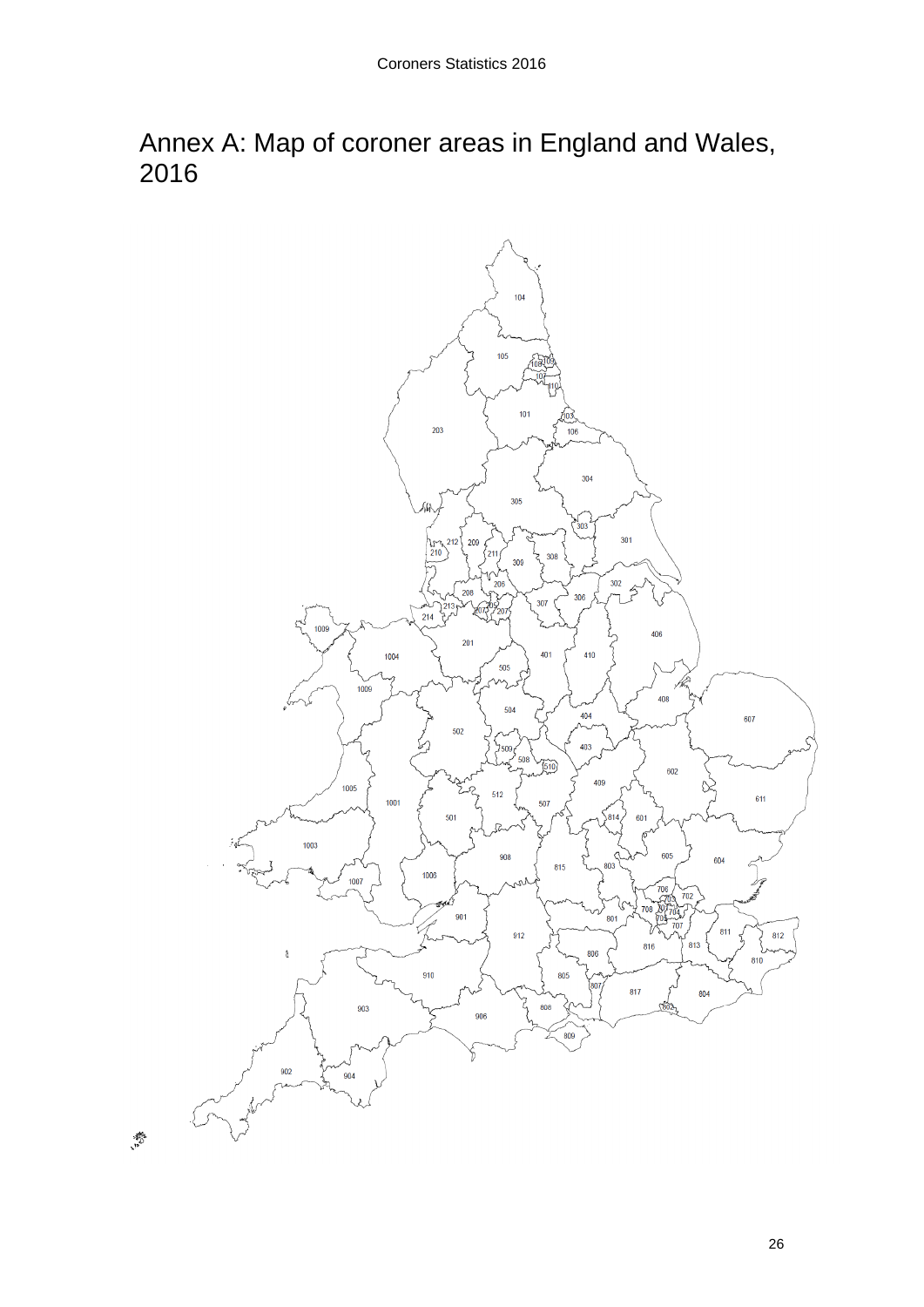#### **Key to coroner areas**

#### **North East**

- 101 County Durham and Darlington
- 103 Hartlepool
- 104 North Northumberland
- 105 South Northumberland
- 106 Teesside
- 107 Gateshead and South Tyneside
- 108 Newcastle upon Tyne
- 109 North Tyneside
- 110 Sunderland

#### **North West**

- 201 Cheshire
- 203 Cumbria
- 205 Manchester (city)
- 206 Manchester North
- 207 Manchester South
- 208 Manchester West
- 209 Blackburn, Hyndburn and Ribble Valley
- 210 Blackpool and Fylde
- 211 East Lancashire
- 212 Preston and West Lancashire
- 213 Sefton, Knowsley and St Helens
- 214 Liverpool and the Wirral

#### **Yorkshire and the Humber**

- 301 East Riding and Hull
- 302 North Lincolnshire and Grimsby
- 303 York City
- 304 North Yorkshire East
- 305 North Yorkshire West
- 306 South Yorkshire East
- 307 South Yorkshire West
- 308 West Yorkshire East
- 309 West Yorkshire West

#### **East Midlands**

- 401 Derby and Derbyshire
- 403 Leicester and South Leicestershire
- 404 North Leicestershire and Rutland
- 406 Central Lincolnshire
- 408 South Lincolnshire
- 409 Northamptonshire
- 410 Nottinghamshire

#### **West Midlands**

- 501 Herefordshire
- 502 Shropshire, Telford and Wrekin
- 504 Staffordshire South
- 505 Stoke-on-Trent and North Staffordshire
- 507 Warwickshire
- 508 Birmingham and Solihull
- 509 Black Country
- 510 Coventry
- 512 Worcestershire

#### **East of England**

- 601 Bedfordshire and Luton
- 602 Cambridgeshire and Peterborough
- 604 Essex
- 605 Hertfordshire
- 607 Norfolk
- 611 Suffolk

#### **London**

- 701 City of London [not visible]
- 702 East London
- 703 Inner London North
- 704 Inner London South
- 705 Inner London West
- 706 North London
- 707 South London
- 708 West London

#### **South East**

- 801 Berkshire
- 802 Brighton and Hove
- 803 Buckinghamshire
- 804 East Sussex
- 805 Central Hampshire
- 806 North East Hampshire
- 807 Portsmouth and South East Hampshire
- 808 Southampton and New Forest
- 809 Isle of Wight
- 810 Central and South East Kent
- 811 Mid Kent and Medway
- 812 North East Kent
- 813 North West Kent
- 814 Milton Keynes
- 815 Oxfordshire
- 816 Surrey
- 817 West Sussex

#### **South West**

- 901 Avon
- 902 Cornwall and Isles of Scilly
- 903 Exeter and Greater Devon
- 904 Plymouth, Torbay and South Devon
- 906 Dorset
- 908 Gloucestershire
- 910 –Somerset

1006 – Gwent

912 – Wiltshire and Swindon

#### **Wales**

1001 – South Central Wales

1009 – North West Wales

1003 – Carmarthenshire and Pembrokeshire

27

1004 – North Wales (East and Central) 1005 – Ceredigion

1007 – Swansea and Neath Port Talbot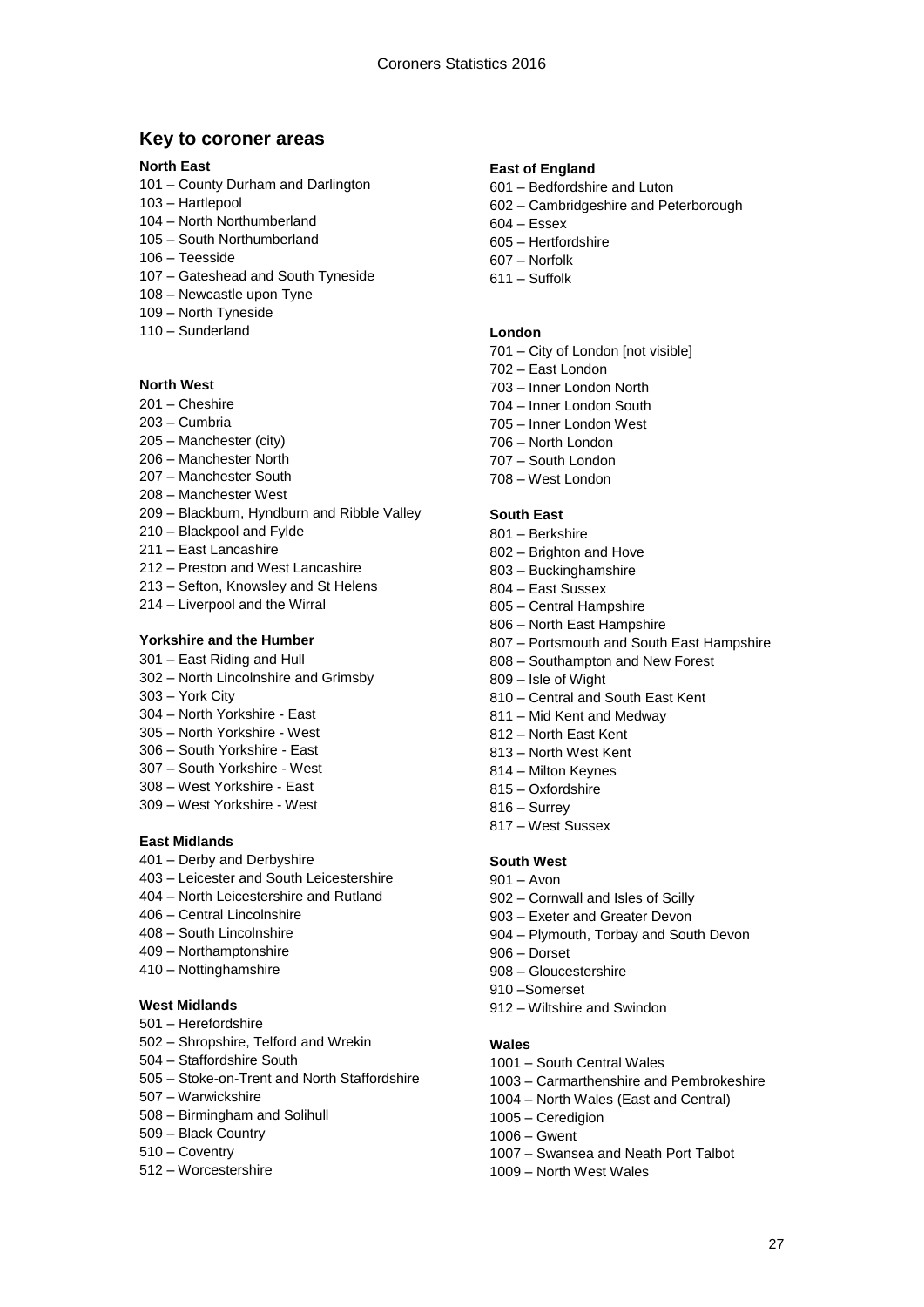# <span id="page-27-0"></span>Annex B: Details of recent coroner area amalgamations

The following table summarises the coroner area amalgamations that have occurred since the 2014. Coroner areas formed during 2016 are reported on by their new areas within this bulletin.

| <b>Date</b><br>effective | Previous coroner area                                                            | New coroner area                           | Nature of<br>merge |
|--------------------------|----------------------------------------------------------------------------------|--------------------------------------------|--------------------|
| $01$ -Jan-15             | North and West Cumbria; South and<br>East Cumbria                                | Cumbria                                    | $2$ into 1         |
| 02-Apr-15                | Liverpool; the Wirral                                                            | Liverpool and the<br>Wirral                | 2 into 1           |
| 01-Aug-15                | North and East Cambridgeshire; South<br>and West Cambridgeshire;<br>Peterborough | Cambridgeshire and<br>Peterborough         | 3 into 1           |
| 01-Apr-16                | East Somerset; West Somerset                                                     | Somerset <sup>20</sup>                     | $2$ into 1         |
| 01-Apr-16                | Cornwall; the Isles of Scilly                                                    | Cornwall and the<br><b>Isles of Scilly</b> | $2$ into 1         |
| 01-Apr-16                | Cardiff and Vale of Glamorgan; Powys,<br>Bridgend & Glamorgan Valleys;           | South Wales Central                        | 2 into 1           |

<sup>&</sup>lt;sup>20</sup> In 2015 a coroner data return was received from Somerset coroner area, even though this area did not officially come into force until 1st April 2016. Therefore it was not possible to report on East Somerset and West Somerset coroner areas individually in 2015, even though they were officially separate Coroners Areas during this year.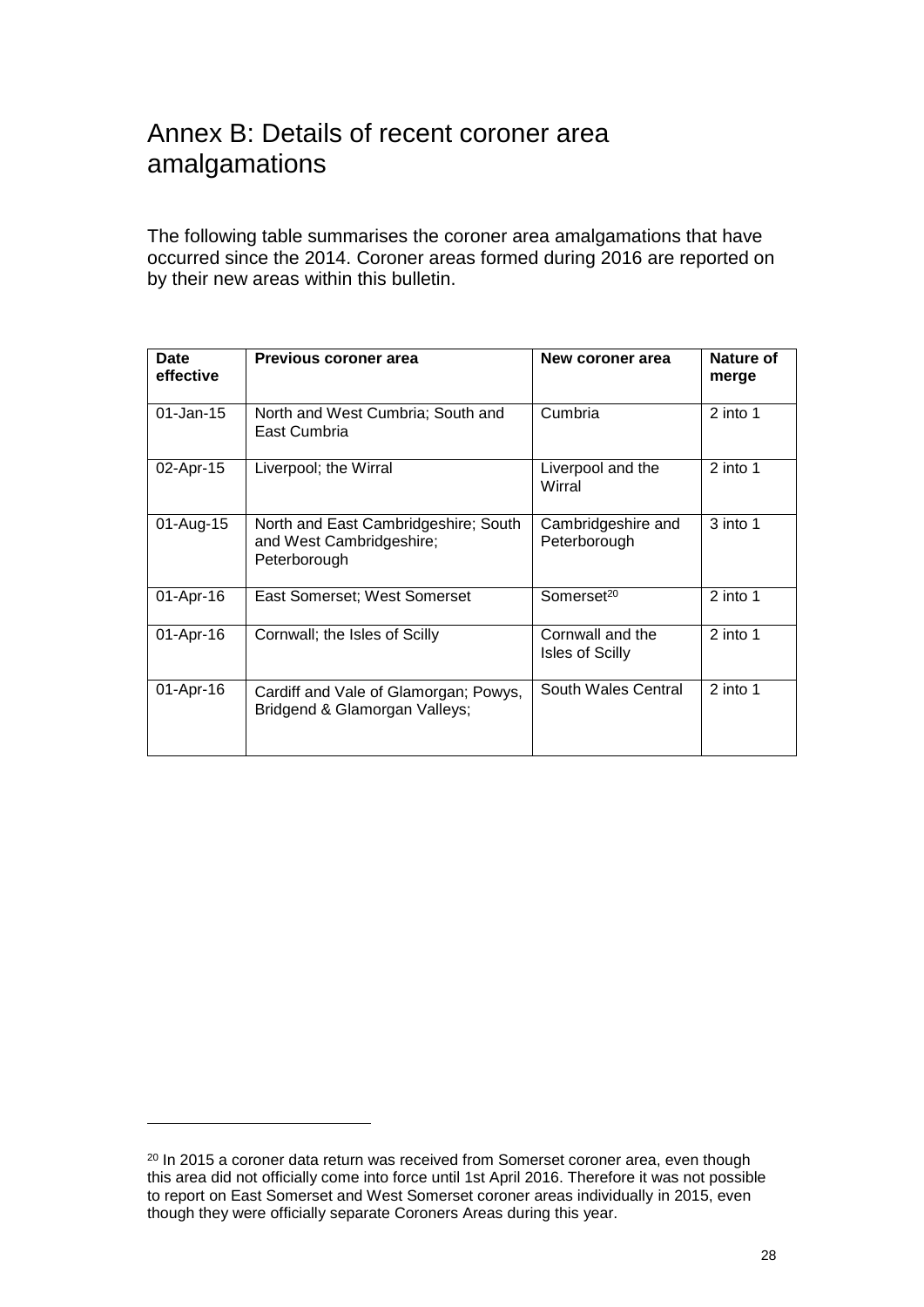# <span id="page-28-0"></span>Annex C: Further analysis of deaths reported to coroners

The number of deaths reported to coroners in 2016 varied by coroner area – from 218 in City of London to 7,100 in Essex. The number of deaths reported in each area will be affected by its size, population and demographic breakdown so comparisons of deaths reported to the coroner across coroner areas should be treated with caution.



**Figure C1: Number of deaths reported to coroners, 2016**

Number of deaths reported to coroners

When looking at the number of deaths reported to coroners in 2016 as a proportion of registered deaths $21$ , which allow for some differences in population characteristics, there is still a wide variation across coroner areas e.g. 28% in East Lancashire compared to 96% in Stoke-on-Trent and North Staffordshire. However, caution should be taken when using these figures as local area factors can influence these proportions. For example large hospitals near boundary lines can impact the proportion, due to the difference between the coroners figures being based on the place of death and the ONS figures being based on the place of residence.

 $21$  As the ONS death registration figures are based on area of usual residence whereas the coroners' figures are based on the area where a person died, these figures should be used with caution. For example, the coroner office for the City of London shows a distorted figure of 532% due to the low levels of residence and high level of commuters.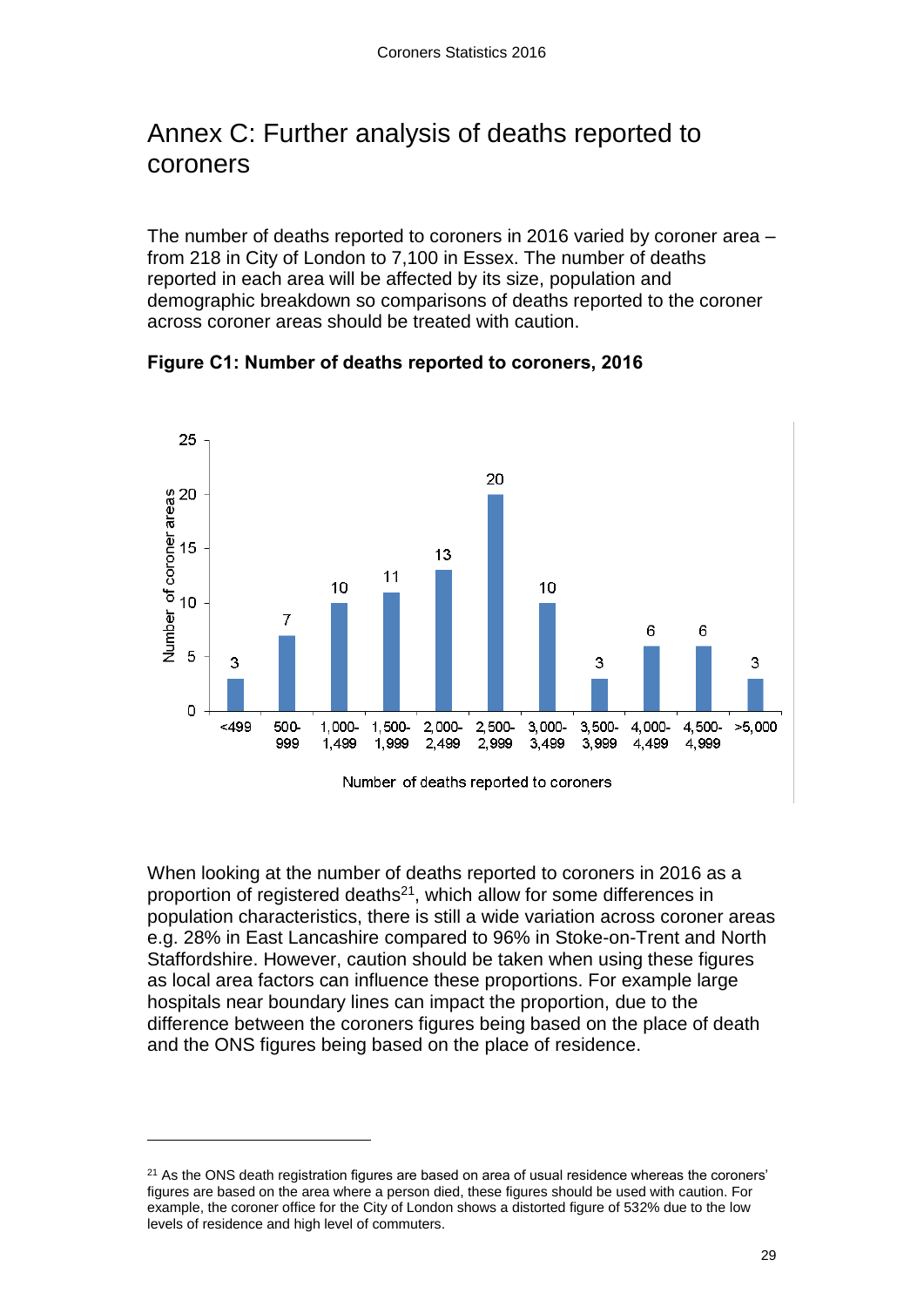Map C below shows deaths reported in each coroner area in 2016 as a percentage of the total registered deaths in each area  $22$ .

### **Map C: Deaths reported to coroners as a percentage of total registered deaths in each area<sup>23</sup>, England and Wales, 2016**



<sup>&</sup>lt;sup>22</sup> The registered deaths figure for 2016 is provisional, based on ONS monthly death registration figures

<sup>&</sup>lt;sup>23</sup> The ONS death registration figures are based on area of usual residence whereas the coroners' figures are based on the area where a person died. Therefore the coroner office for the City of London shows a distorted figure of 532% due to the low levels of residence and high level of commuters.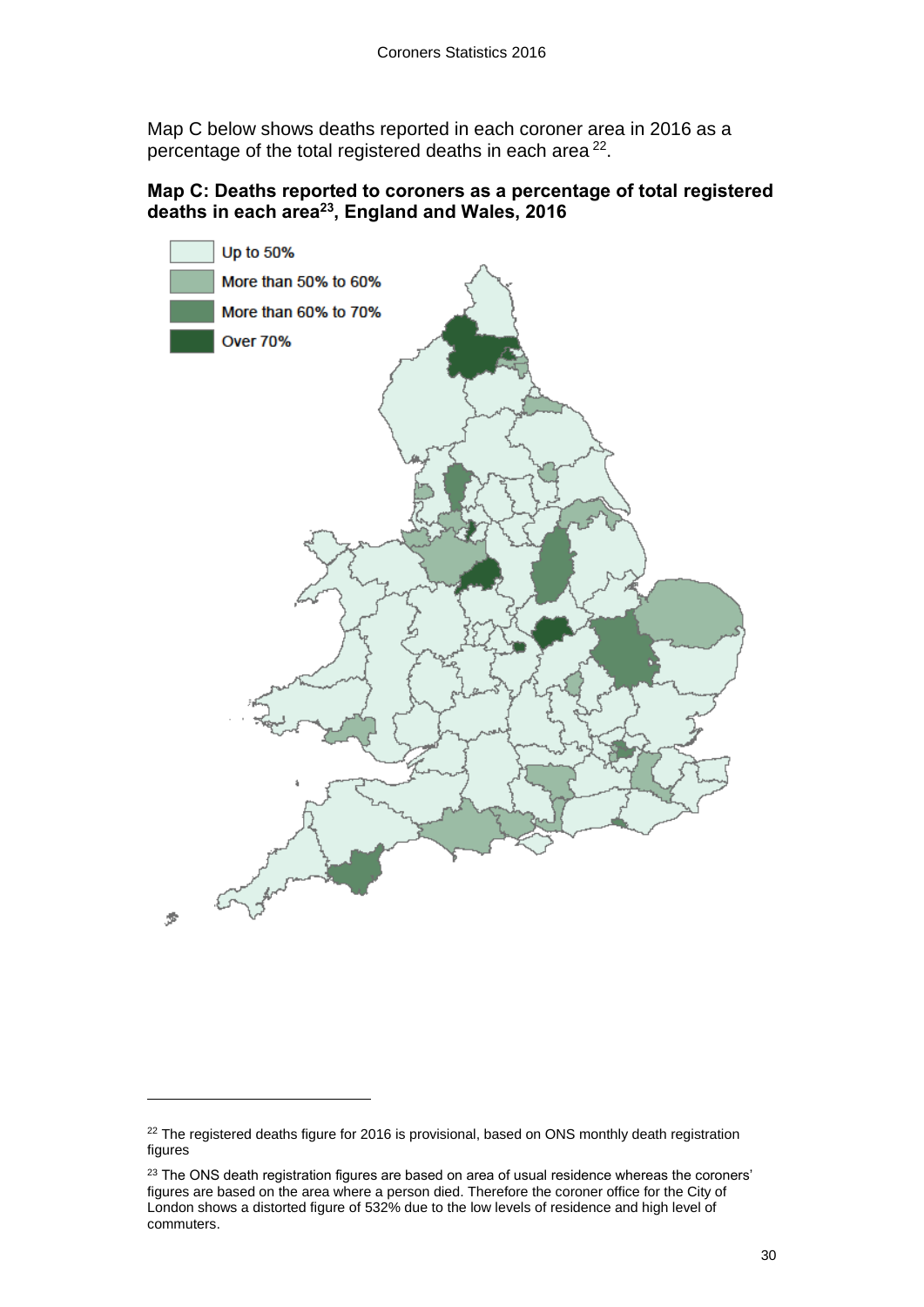The proportion of deaths reported to the coroner varies from 28% in East Lancashire to 96% in Stoke-on-Trent and North Staffordshire compared to the national average of 46%.





<span id="page-30-0"></span>Proportion of registered deaths to deaths reported to coroners

<sup>&</sup>lt;sup>24</sup> Provisional figure based on ONS monthly death registration figures for 2016

<sup>&</sup>lt;sup>25</sup> Data for the City of London has been excluded from this analysis due to the small size of this coroner area. The total number of coroner areas shown in Figure C2 is therefore 91.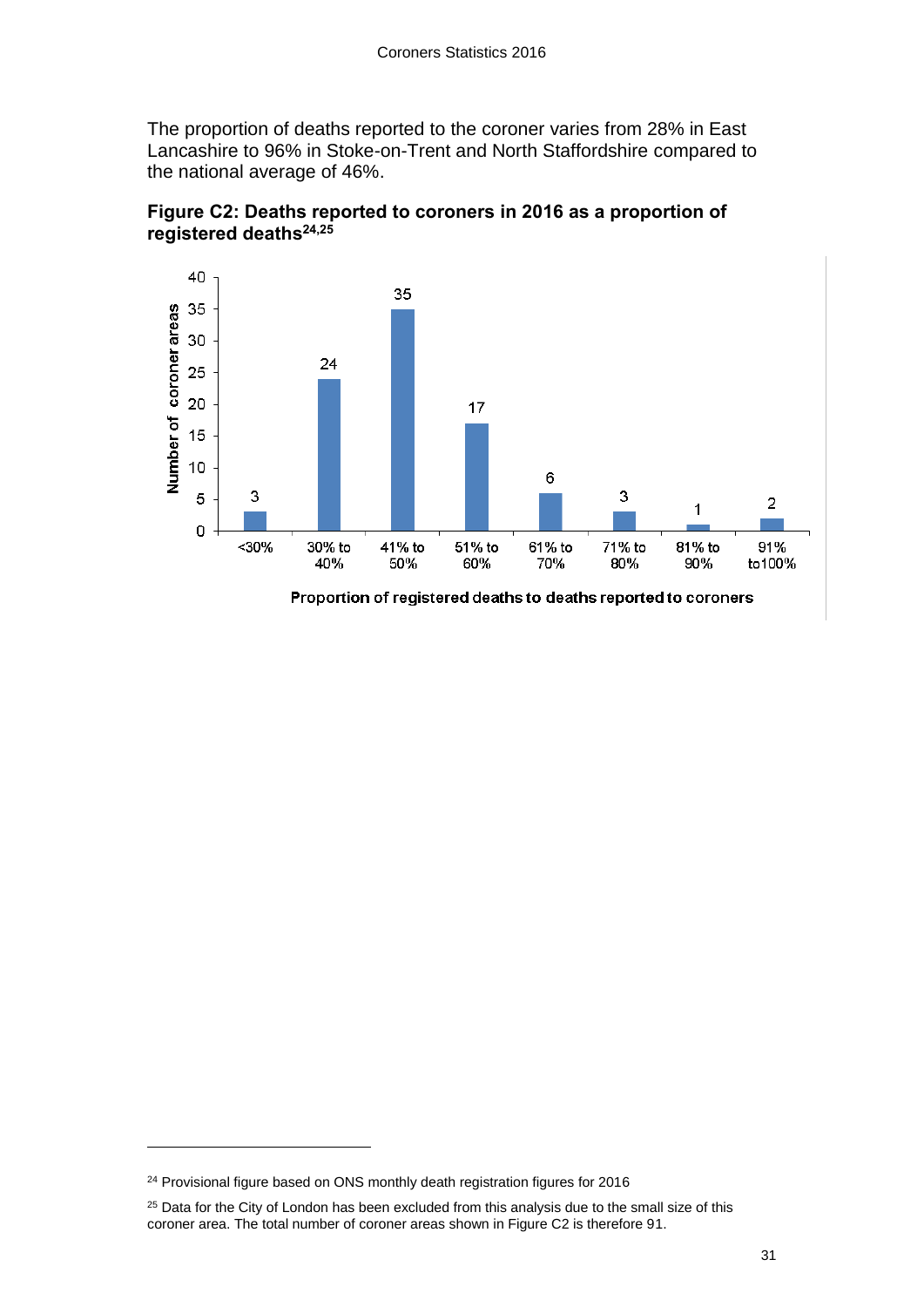# Explanatory notes

The United Kingdom Statistics Authority has designated these statistics as National Statistics, in accordance with the Statistics and Registration Service Act 2007 and signifying compliance with the Code of Practice for Official Statistics.

Designation can be broadly interpreted to mean that the statistics:

- meet identified user needs:
- are well explained and readily accessible;
- are produced according to sound methods, and
- are managed impartially and objectively in the public interest.

Once statistics have been designated as National Statistics it is a statutory requirement that the Code of Practice shall continue to be observed.

The data analysed in this publication are based on annual returns from coroners. Thanks are due to coroners and their staff for their work in preparing these returns.

Information on the quality and consistency of the Coroners statistics can be found in the supporting document published alongside this bulletin.

### **Revisions to statistics for previous years**

The estimated figure for the number of registered deaths in 2015 which was derived from monthly data for the purposes of Table 2 in last year's edition of this bulletin has now been replaced by the annual figure published by the Office for National Statistics.

### **Symbols and conventions**

The following symbols have been used throughout the tables in this bulletin:

- $n/a$  = Not applicable
- $=$   $7$ ero
- $\ldots$  = No data available
- $(p)$  = provisional data
- <span id="page-31-0"></span> $(r)$  = Revised data